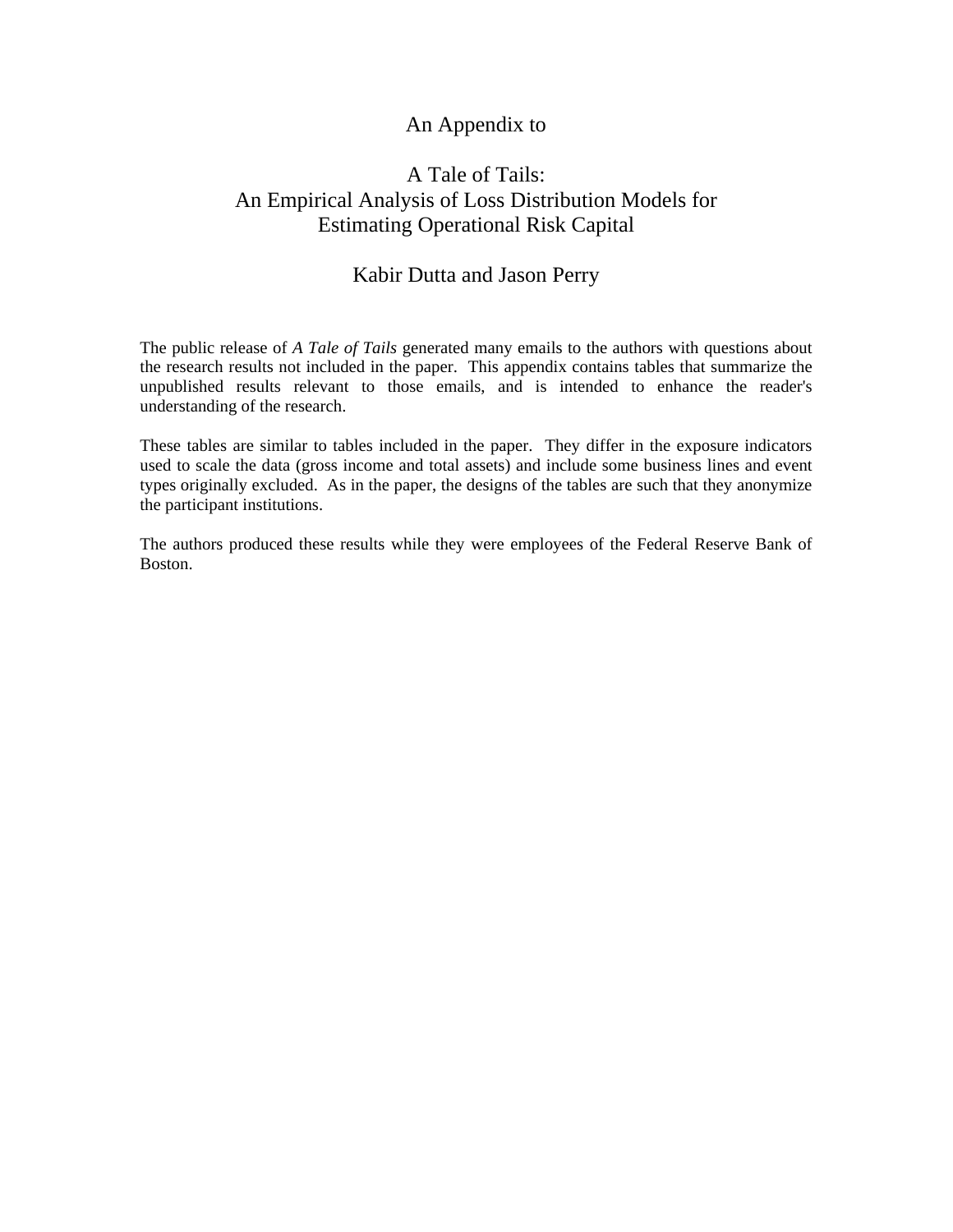|                  | 5% Threshold                                          | 10% Threshold                       |  |  |  |  |  |  |  |
|------------------|-------------------------------------------------------|-------------------------------------|--|--|--|--|--|--|--|
|                  | <b>Business Line 2: Trading &amp; Sales</b>           |                                     |  |  |  |  |  |  |  |
|                  | Panel A: $\xi$ Values by Institution                  |                                     |  |  |  |  |  |  |  |
|                  |                                                       | 1.16                                |  |  |  |  |  |  |  |
|                  |                                                       | 0.92                                |  |  |  |  |  |  |  |
|                  |                                                       | 1.75                                |  |  |  |  |  |  |  |
|                  | Panel B: Summary Statistics of Capital Estimates as a |                                     |  |  |  |  |  |  |  |
|                  | <b>Percentage of Assets</b>                           |                                     |  |  |  |  |  |  |  |
| 25 <sub>th</sub> |                                                       | 15.75                               |  |  |  |  |  |  |  |
| Med              |                                                       | 30.84                               |  |  |  |  |  |  |  |
| 75 <sub>th</sub> |                                                       | 1654.53                             |  |  |  |  |  |  |  |
|                  | <b>Business Line 3: Retail Banking</b>                |                                     |  |  |  |  |  |  |  |
|                  | Panel A: $\xi$ Values by Institution                  |                                     |  |  |  |  |  |  |  |
|                  | 0.87                                                  | 0.87                                |  |  |  |  |  |  |  |
|                  | 1.04                                                  | 0.94                                |  |  |  |  |  |  |  |
|                  | 1.18                                                  | 1.14                                |  |  |  |  |  |  |  |
|                  | 1.25                                                  | 1.18                                |  |  |  |  |  |  |  |
|                  |                                                       | 0.76                                |  |  |  |  |  |  |  |
|                  | Panel B: Summary Statistics of Capital Estimates as a |                                     |  |  |  |  |  |  |  |
|                  | <b>Percentage of Assets</b>                           |                                     |  |  |  |  |  |  |  |
| 25th             | 3.70                                                  | 1.31                                |  |  |  |  |  |  |  |
| Med              | 7.74                                                  | 1.67                                |  |  |  |  |  |  |  |
| 75 <sub>th</sub> | 29.28                                                 | 8.31                                |  |  |  |  |  |  |  |
|                  | <b>Business Line 5: Payment &amp; Settlement</b>      |                                     |  |  |  |  |  |  |  |
|                  | Panel A: $\xi$ Values by Institution                  |                                     |  |  |  |  |  |  |  |
|                  |                                                       | 0.78                                |  |  |  |  |  |  |  |
|                  |                                                       | 0.81                                |  |  |  |  |  |  |  |
|                  |                                                       | 0.77                                |  |  |  |  |  |  |  |
|                  | Panel B: Summary Statistics of Capital Estimates as a |                                     |  |  |  |  |  |  |  |
|                  | <b>Percentage of Assets</b>                           |                                     |  |  |  |  |  |  |  |
| 25 <sub>th</sub> |                                                       | 0.03                                |  |  |  |  |  |  |  |
| Med              |                                                       | 0.03                                |  |  |  |  |  |  |  |
| 75th             |                                                       | 0.37                                |  |  |  |  |  |  |  |
|                  |                                                       | <b>TABLE CONTINUED ON NEXT PAGE</b> |  |  |  |  |  |  |  |

Table 1: *Power Law Capital Estimates at the Business Line Level as a Percentage of Total Assets*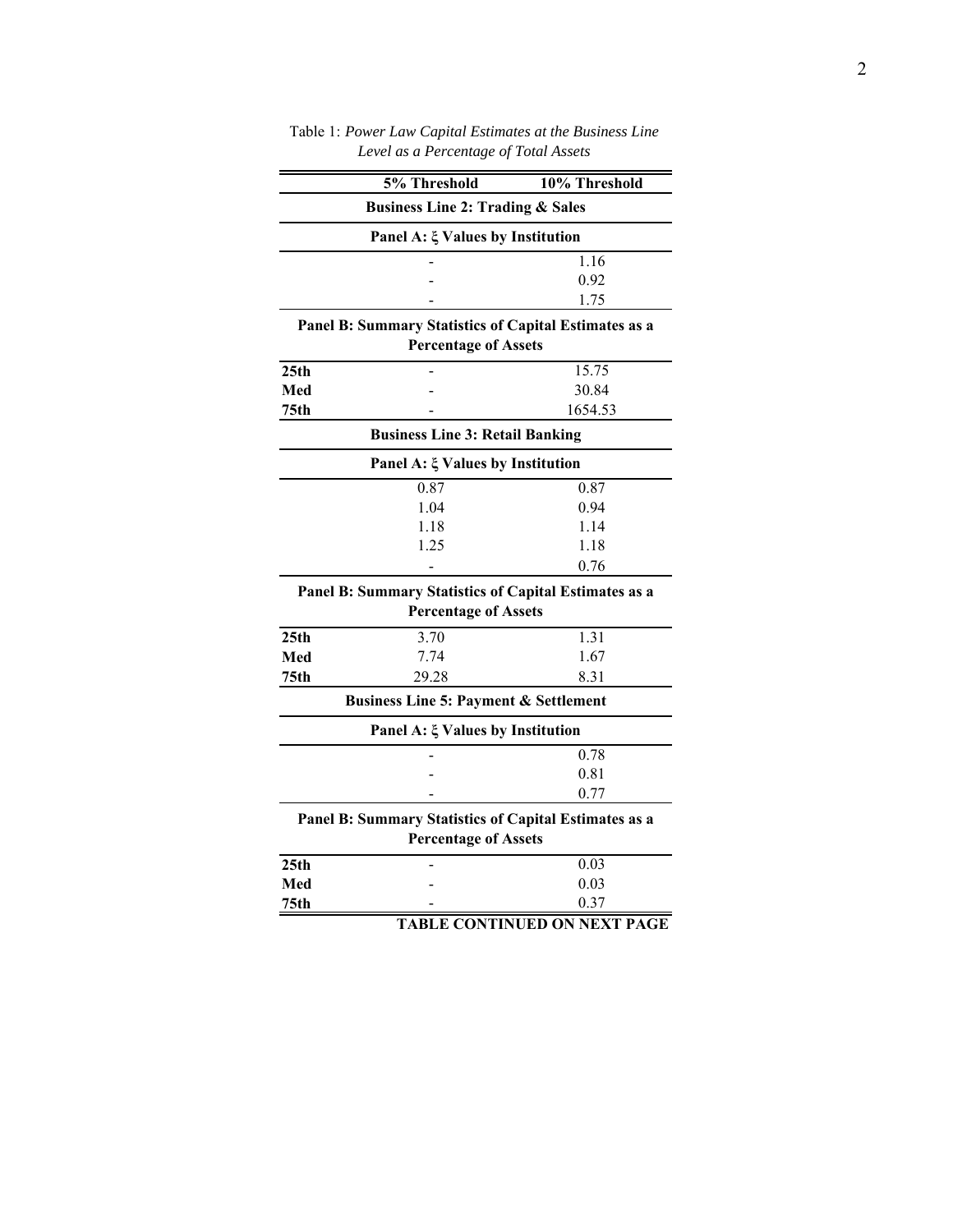| <b>Business Line 6: Agency Services</b> |                                                       |        |  |  |  |  |  |  |
|-----------------------------------------|-------------------------------------------------------|--------|--|--|--|--|--|--|
| Panel A: $\xi$ Values by Institution    |                                                       |        |  |  |  |  |  |  |
|                                         | 0.86                                                  | 0.90   |  |  |  |  |  |  |
|                                         | 1.00                                                  | 1.17   |  |  |  |  |  |  |
|                                         | 1.02                                                  | 1.02   |  |  |  |  |  |  |
|                                         |                                                       | 0.80   |  |  |  |  |  |  |
|                                         |                                                       | 0.85   |  |  |  |  |  |  |
|                                         |                                                       | 0.93   |  |  |  |  |  |  |
|                                         | Panel B: Summary Statistics of Capital Estimates as a |        |  |  |  |  |  |  |
|                                         | <b>Percentage of Assets</b>                           |        |  |  |  |  |  |  |
| 25 <sub>th</sub>                        | 9.84                                                  | 0.30   |  |  |  |  |  |  |
| Med                                     | 15.71                                                 | 3.43   |  |  |  |  |  |  |
| 75th                                    | 21.17                                                 | 13.23  |  |  |  |  |  |  |
|                                         | <b>Business Line 9: Other</b>                         |        |  |  |  |  |  |  |
|                                         | Panel A: ξ Values by Institution                      |        |  |  |  |  |  |  |
|                                         |                                                       | 0.90   |  |  |  |  |  |  |
|                                         |                                                       | 1.41   |  |  |  |  |  |  |
|                                         |                                                       | 1.98   |  |  |  |  |  |  |
|                                         | Panel B: Summary Statistics of Capital Estimates as a |        |  |  |  |  |  |  |
|                                         | <b>Percentage of Assets</b>                           |        |  |  |  |  |  |  |
| 25 <sub>th</sub>                        |                                                       | 79.53  |  |  |  |  |  |  |
| Med                                     |                                                       | 158.60 |  |  |  |  |  |  |

**75th** - 10484.09 Panel A presents ξ for each business line, computed using the Hill estimator, with 5 and 10 percent of the data in the tail. Panel B presents summary statistics for capital estimates at the 99.9% level for each institution as a

percentage of total assets. These capital estimates were not simulated, but instead calculated using the power law approximation method described in the paper. No goodness-of-fit tests are presented in this table.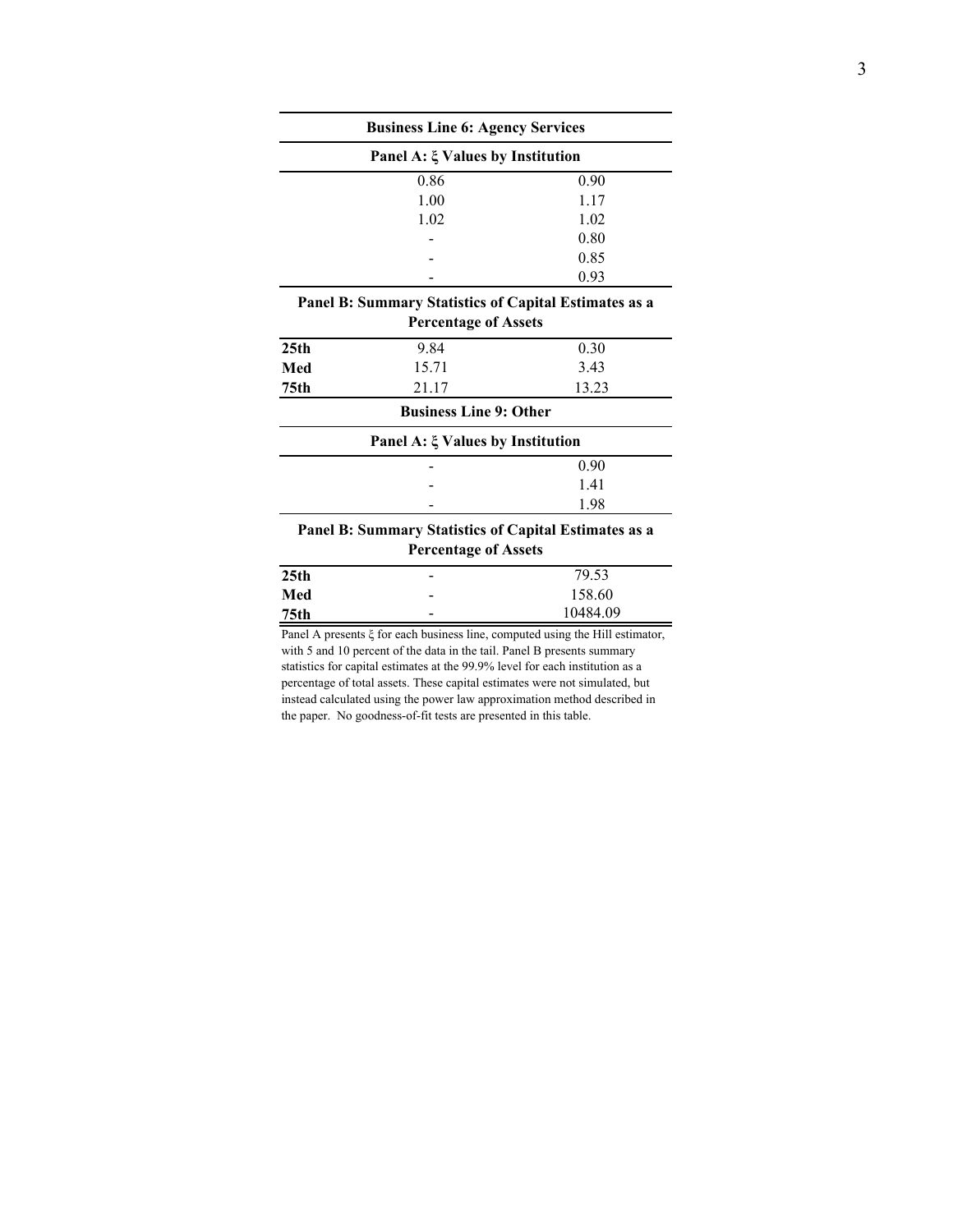|                                                       | 5% Threshold                                                    | 10% Threshold                       |  |  |  |  |  |  |  |
|-------------------------------------------------------|-----------------------------------------------------------------|-------------------------------------|--|--|--|--|--|--|--|
|                                                       | <b>Event Type 2: External Fraud</b>                             |                                     |  |  |  |  |  |  |  |
| Panel A: $\xi$ Values by Institution                  |                                                                 |                                     |  |  |  |  |  |  |  |
|                                                       | 0.71                                                            | 0.76                                |  |  |  |  |  |  |  |
|                                                       | 0.74                                                            | 0.74                                |  |  |  |  |  |  |  |
|                                                       | 0.80                                                            | 0.73                                |  |  |  |  |  |  |  |
|                                                       | 0.95                                                            | 1.00                                |  |  |  |  |  |  |  |
| Panel B: Summary Statistics of Capital Estimates as a |                                                                 |                                     |  |  |  |  |  |  |  |
|                                                       | <b>Percentage of Assets</b>                                     |                                     |  |  |  |  |  |  |  |
| 25th                                                  | 0.10                                                            | 0.10                                |  |  |  |  |  |  |  |
| Med                                                   | 0.11                                                            | 0.11                                |  |  |  |  |  |  |  |
| 75 <sub>th</sub>                                      | 0.15                                                            | 0.19                                |  |  |  |  |  |  |  |
| Event Type 3: Employment Practices & Workplace Safety |                                                                 |                                     |  |  |  |  |  |  |  |
| Panel A: $\xi$ Values by Institution                  |                                                                 |                                     |  |  |  |  |  |  |  |
|                                                       | 0.73                                                            | 0.80                                |  |  |  |  |  |  |  |
|                                                       | 0.86                                                            | 0.97                                |  |  |  |  |  |  |  |
|                                                       | 0.89                                                            | 0.96                                |  |  |  |  |  |  |  |
| Panel B: Summary Statistics of Capital Estimates as a |                                                                 |                                     |  |  |  |  |  |  |  |
|                                                       | <b>Percentage of Assets</b>                                     |                                     |  |  |  |  |  |  |  |
| 25 <sub>th</sub>                                      | 0.20                                                            | 0.39                                |  |  |  |  |  |  |  |
| Med                                                   | 0.30                                                            | 0.58                                |  |  |  |  |  |  |  |
| 75th                                                  | 0.37                                                            | 0.89                                |  |  |  |  |  |  |  |
|                                                       | <b>Event Type 4: Clients, Products &amp; Business Practices</b> |                                     |  |  |  |  |  |  |  |
|                                                       | Panel A: $\xi$ Values by Institution                            |                                     |  |  |  |  |  |  |  |
|                                                       | 0.78                                                            | 0.81                                |  |  |  |  |  |  |  |
|                                                       | 1.56                                                            | 1.21                                |  |  |  |  |  |  |  |
|                                                       | 1.62                                                            | 1.62                                |  |  |  |  |  |  |  |
|                                                       |                                                                 | 2.98                                |  |  |  |  |  |  |  |
|                                                       | Panel B: Summary Statistics of Capital Estimates as a           |                                     |  |  |  |  |  |  |  |
|                                                       | <b>Percentage of Assets</b>                                     |                                     |  |  |  |  |  |  |  |
| 25th                                                  | 734.25                                                          | 27.11                               |  |  |  |  |  |  |  |
| Med                                                   | 1468.13                                                         | 5305.10                             |  |  |  |  |  |  |  |
| 75th                                                  | 6193.56                                                         | 145333968.31                        |  |  |  |  |  |  |  |
|                                                       |                                                                 | <b>TABLE CONTINUED ON NEXT PAGE</b> |  |  |  |  |  |  |  |

Table 2: *Power Law Capital Estimates at the Event Type Level as a Percentage of Total Assets*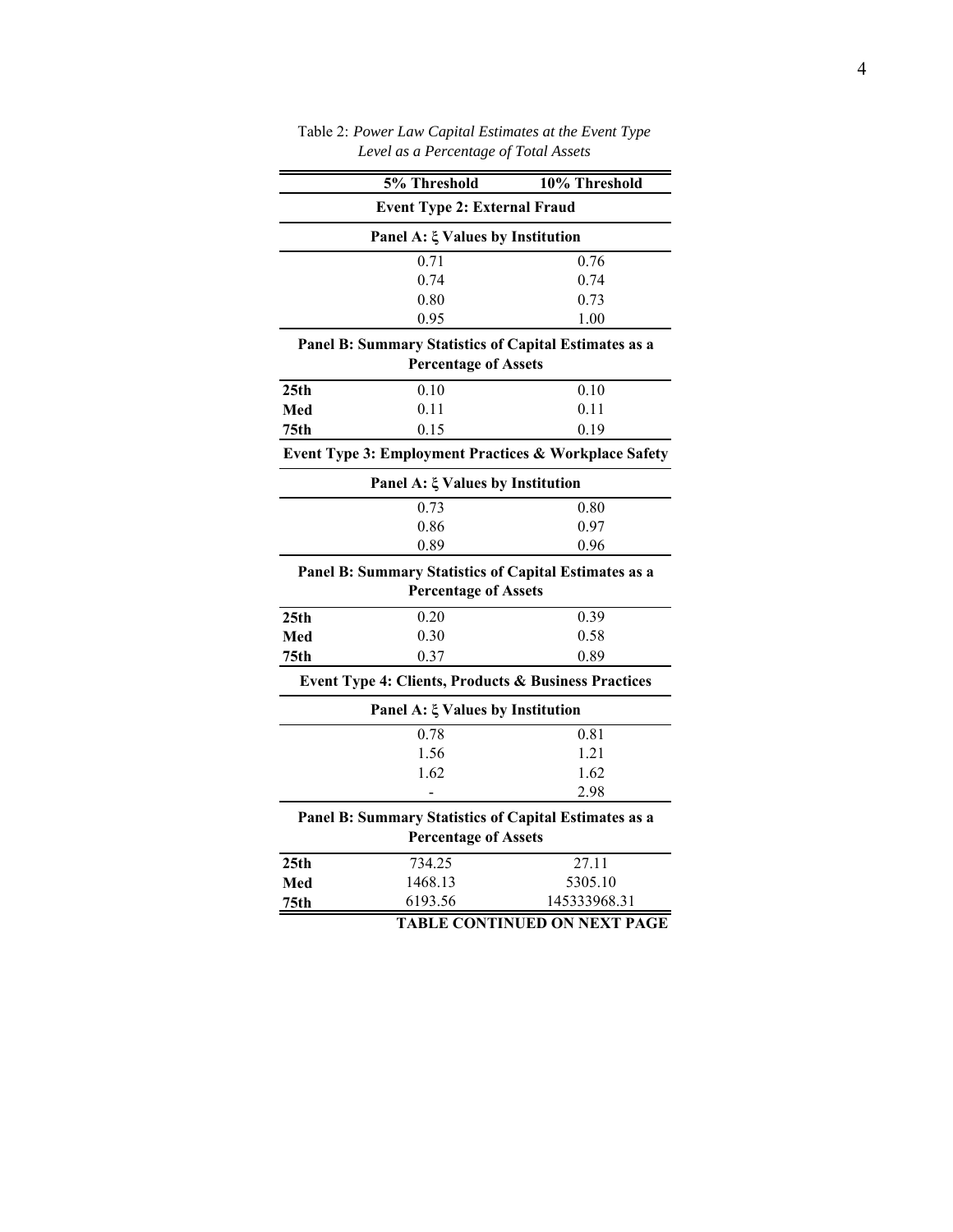| <b>Event Type 7: Execution, Delivery &amp; Process</b><br>Management |      |  |  |  |  |  |  |  |
|----------------------------------------------------------------------|------|--|--|--|--|--|--|--|
| Panel A: $\xi$ Values by Institution                                 |      |  |  |  |  |  |  |  |
| 0.80                                                                 | 0.90 |  |  |  |  |  |  |  |
| 0.83                                                                 | 0.99 |  |  |  |  |  |  |  |
| 0.86                                                                 | 1.00 |  |  |  |  |  |  |  |
| 0.89                                                                 | 0.98 |  |  |  |  |  |  |  |
| 0.90                                                                 | 0.83 |  |  |  |  |  |  |  |
| 1.09                                                                 | 0.93 |  |  |  |  |  |  |  |
| 1.09                                                                 | 1.08 |  |  |  |  |  |  |  |
| Panel B: Summary Statistics of Capital Estimates as a                |      |  |  |  |  |  |  |  |

÷,

l, Î.

l,

**Percentage of Assets**

| 25 <sub>th</sub> | 2.10 | 7.59  |
|------------------|------|-------|
| Med              | 4.53 | 8.87  |
| 75th             | 6.06 | 15.62 |

Panel A presents ξ for each event type, computed using the Hill estimator, with 5 and 10 percent of the data in the tail. Panel B presents summary statistics for capital estimates at the 99.9% level for each institution as a percentage of total assets. These capital estimates were not simulated, but instead calculated using the power law approximation method described in the paper. No goodness-of-fit tests are presented in this table.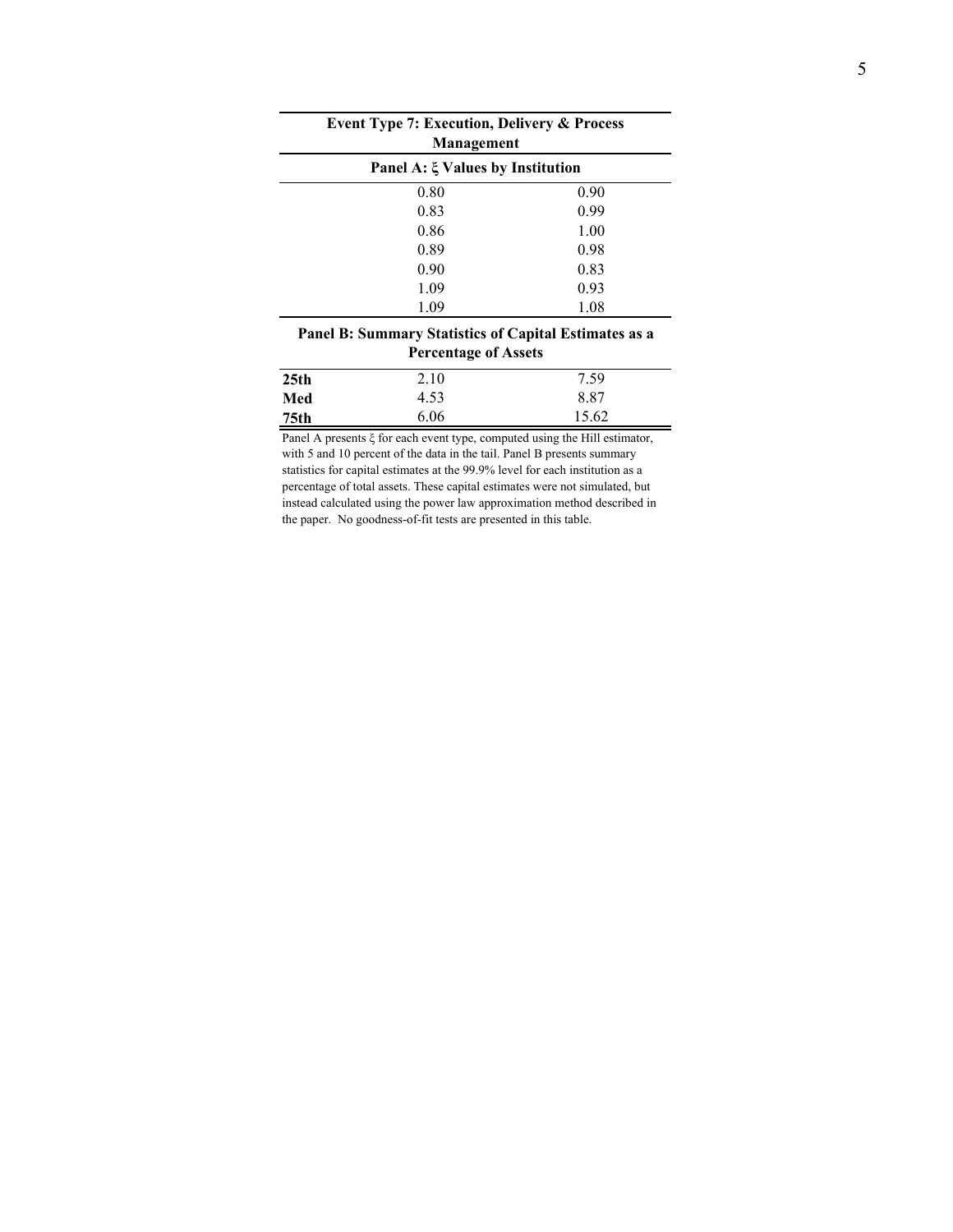|                         | g                                   | for g  | $h/\eta_0$ |                |                          |                          |                | Std. error                |           | Std. error                                 |  |  |  |  |
|-------------------------|-------------------------------------|--------|------------|----------------|--------------------------|--------------------------|----------------|---------------------------|-----------|--------------------------------------------|--|--|--|--|
|                         |                                     |        |            | for $h/\eta_0$ | $\eta_1$                 | for $\eta_1$             | $\eta_2$       | for $\eta_2$              | $\eta_3$  | for $\eta_3$                               |  |  |  |  |
|                         | <b>Panel A: Business Line Level</b> |        |            |                |                          |                          |                |                           |           |                                            |  |  |  |  |
| $\overline{2}$          | 1.6554                              | 0.0007 | 0.4107     | 0.0004         |                          |                          |                |                           |           |                                            |  |  |  |  |
|                         | 1.9613                              | 0.0004 | 0.2095     | 0.0006         |                          |                          |                |                           |           |                                            |  |  |  |  |
|                         | 2.6413                              | 0.0009 | 0.2102     | 0.0010         |                          |                          |                |                           |           |                                            |  |  |  |  |
| $\mathbf{3}$            | 1.5473                              | 0.0004 | 0.3250     | 0.0002         |                          |                          |                |                           |           |                                            |  |  |  |  |
|                         | 1.5611                              | 0.0005 | 0.5420     | 0.0004         |                          |                          |                |                           |           |                                            |  |  |  |  |
|                         | 1.7750                              | 0.0006 | 0.4326     | 0.0004         |                          |                          |                |                           |           |                                            |  |  |  |  |
|                         | 1.7941                              | 0.0001 | 0.2663     | 0.0009         | $-0.1199$                | 0.0004                   | 0.0224         | 0.0001                    | $-0.0010$ | 0.0000                                     |  |  |  |  |
|                         | 1.8615                              | 0.0010 | 0.1684     | 0.0007         |                          |                          |                |                           |           |                                            |  |  |  |  |
|                         | 1.9410                              | 0.0010 | $-0.0403$  | 0.0006         | $\overline{\phantom{0}}$ |                          |                |                           |           |                                            |  |  |  |  |
| $\overline{\mathbf{4}}$ | 1.8568                              | 0.0020 | 0.4831     | 0.0012         | $\overline{a}$           | $\overline{a}$           | $\overline{a}$ | $\overline{a}$            |           |                                            |  |  |  |  |
|                         | 2.0952                              | 0.0006 | 0.3298     | 0.0005         |                          |                          |                |                           |           |                                            |  |  |  |  |
|                         | 2.2063                              | 0.0012 | $-0.1076$  | 0.0004         |                          |                          |                |                           |           |                                            |  |  |  |  |
| 5                       | 1.2487                              | 0.0004 | 0.2690     | 0.0004         |                          |                          |                |                           |           |                                            |  |  |  |  |
|                         | 1.5550                              | 0.0005 | 0.0615     | 0.0005         |                          |                          |                |                           |           |                                            |  |  |  |  |
|                         | 1.6361                              | 0.0006 | $-0.0173$  | 0.0005         |                          |                          |                |                           |           |                                            |  |  |  |  |
|                         | 1.6523                              | 0.0022 | 0.5079     | 0.0012         |                          |                          |                |                           |           |                                            |  |  |  |  |
| 6                       | 1.7197                              | 0.0007 | 0.4113     | 0.0005         |                          |                          |                |                           |           |                                            |  |  |  |  |
|                         | 1.7604                              | 0.0009 | 0.0978     | 0.0005         |                          |                          |                |                           |           |                                            |  |  |  |  |
|                         | 1.7665                              | 0.0011 | 0.2331     | 0.0006         |                          |                          |                |                           |           |                                            |  |  |  |  |
|                         | 1.8576                              | 0.0004 | 0.0868     | 0.0002         |                          |                          |                |                           |           |                                            |  |  |  |  |
|                         | 1.8861                              | 0.0005 | 0.2663     | 0.0004         |                          |                          |                |                           |           |                                            |  |  |  |  |
| $\overline{7}$          | 1.3902                              | 0.0011 | 0.1108     | 0.0015         |                          |                          |                |                           |           |                                            |  |  |  |  |
|                         | 1.7967                              | 0.0018 | 0.0331     | 0.0011         |                          |                          |                |                           |           |                                            |  |  |  |  |
|                         | 1.8526                              | 0.0011 | $-0.0518$  | 0.0006         |                          |                          |                |                           |           |                                            |  |  |  |  |
|                         | 1.9809                              | 0.0014 | 0.0340     | 0.0007         |                          |                          |                |                           |           |                                            |  |  |  |  |
| 8                       | 1.4874                              | 0.0004 | $-0.0825$  | 0.0002         |                          | $\overline{a}$           |                |                           |           |                                            |  |  |  |  |
|                         | 1.5582                              | 0.0003 | 0.1530     | 0.0002         |                          |                          |                |                           |           |                                            |  |  |  |  |
|                         | 1.5896                              | 0.0011 | $-0.0637$  | 0.0009         |                          | $\blacksquare$           |                |                           |           |                                            |  |  |  |  |
| 9                       | 1.3932                              | 0.0006 | 0.1254     | 0.0004         | $\overline{a}$           | $\overline{\phantom{a}}$ |                |                           |           |                                            |  |  |  |  |
|                         | 1.4855                              | 0.0006 | 0.0480     | 0.0004         |                          |                          |                |                           |           |                                            |  |  |  |  |
|                         | 2.2056                              | 0.0010 | 0.2418     | 0.0010         |                          |                          |                | TA DI E CONTINHED ON NEVT |           | $\mathbf{D} \Lambda \mathbf{C} \mathbf{F}$ |  |  |  |  |

Table 3: *Standard Errors for g-and-h Parameter Estimates at the Business Line and Event Type Level*

## **TABLE CONTINUED ON NEXT PAGE**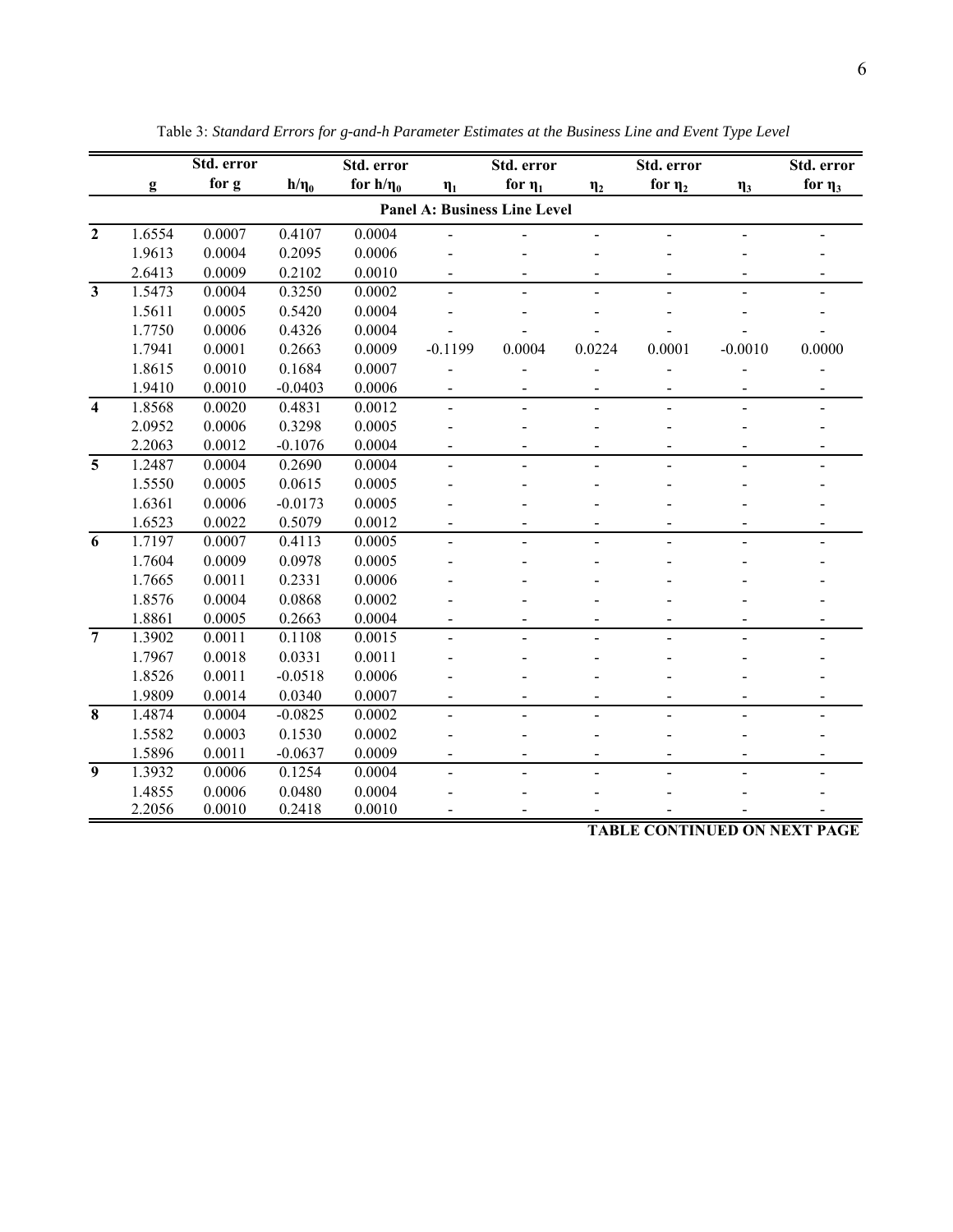|                         |                           | Std. error |            | Std. error     |                | Std. error                   |                          | Std. error                   |                | Std. error               |  |  |  |
|-------------------------|---------------------------|------------|------------|----------------|----------------|------------------------------|--------------------------|------------------------------|----------------|--------------------------|--|--|--|
|                         | $\mathbf{g}$              | for g      | $h/\eta_0$ | for $h/\eta_0$ | $\eta_1$       | for $\eta_1$                 | $\eta_2$                 | for $\eta_2$                 | $\eta_3$       | for $\eta_3$             |  |  |  |
|                         | Panel B: Event Type Level |            |            |                |                |                              |                          |                              |                |                          |  |  |  |
| 1                       | 1.5363                    | 0.0010     | 0.3349     | 0.0005         |                |                              |                          |                              | $\blacksquare$ |                          |  |  |  |
|                         | 1.8990                    | 0.0006     | 0.2250     | 0.0005         |                |                              | -                        |                              |                |                          |  |  |  |
| $\overline{2}$          | 1.4264                    | 0.0002     | 0.2471     | 0.0003         |                |                              |                          |                              |                |                          |  |  |  |
|                         | 1.5319                    | 0.0009     | 0.1418     | 0.0008         |                |                              |                          |                              |                |                          |  |  |  |
|                         | 1.5446                    | 0.0004     | 0.1341     | 0.0003         |                |                              |                          |                              |                |                          |  |  |  |
|                         | 1.6084                    | 0.0006     | 0.2445     | 0.0007         |                |                              |                          |                              |                |                          |  |  |  |
|                         | 1.7683                    | 0.0003     | $-0.1583$  | 0.0016         | 0.0192         | 0.0008                       | 0.0012                   | 0.0001                       | $-0.0001$      | 0.0000                   |  |  |  |
| $\mathbf{3}$            | 1.1909                    | 0.0004     | 0.1943     | 0.0003         |                |                              |                          |                              |                |                          |  |  |  |
|                         | 1.4207                    | 0.0006     | 0.2031     | 0.0010         |                |                              |                          |                              |                |                          |  |  |  |
|                         | 1.4672                    | 0.0004     | 0.3239     | 0.0002         |                |                              |                          |                              |                |                          |  |  |  |
| $\overline{\mathbf{4}}$ | 1.5876                    | 0.0003     | 0.5658     | 0.0006         |                |                              |                          | $\qquad \qquad \blacksquare$ |                |                          |  |  |  |
|                         | 1.6956                    | 0.0005     | 0.0026     | 0.0002         |                |                              |                          |                              |                |                          |  |  |  |
|                         | 2.1618                    | 0.0005     | 0.2905     | 0.0003         |                |                              |                          |                              |                |                          |  |  |  |
|                         | 2.4195                    | 0.0017     | 0.2066     | 0.0021         |                |                              |                          |                              |                |                          |  |  |  |
| 6                       | 1.9810                    | 0.0016     | 0.1702     | 0.0010         | $\blacksquare$ | $\overline{\phantom{a}}$     | Ξ.                       | $\blacksquare$               | $\blacksquare$ | $\overline{\phantom{0}}$ |  |  |  |
| $\overline{7}$          | 0.9910                    | 0.0005     | 0.9800     | 0.0004         |                |                              |                          |                              |                |                          |  |  |  |
|                         | 0.9920                    | 0.0003     | 0.9909     | 0.0002         |                |                              |                          |                              |                |                          |  |  |  |
|                         | 0.9942                    | 0.0003     | 0.9933     | 0.0002         |                |                              |                          |                              |                |                          |  |  |  |
|                         | 0.9970                    | 0.0006     | 0.9910     | 0.0003         |                |                              |                          |                              |                |                          |  |  |  |
|                         | 0.9989                    | 0.0003     | 0.9972     | 0.0003         |                |                              |                          |                              |                |                          |  |  |  |
|                         | 0.9992                    | 0.0005     | 0.9900     | 0.0003         |                |                              |                          |                              |                |                          |  |  |  |
|                         | 1.6600                    | 0.0002     | $-0.0314$  | 0.0017         | 0.1149         | 0.0009                       | $-0.0068$                | 0.0001                       | 0.0000         | 0.0000                   |  |  |  |
| 8                       | 1.9534                    | 0.0014     | 0.4146     | 0.0006         |                | $\qquad \qquad \blacksquare$ | $\overline{\phantom{0}}$ |                              | $\frac{1}{2}$  |                          |  |  |  |

This table presents the g and h parameters and the bootstrap standard error estimates for the g-and-h distribution. Panel A shows the enterprise level, Panel B shows the business line Level, and Panel C shows the event type level. Standard errors were estimated using 50,000 samples bootstrapped from the original data for each institution. Some institutions were fitted using only one h parameter. For the other institutions, four h parameters were used and  $h(Z^2) = \eta_0 + \eta_1 * Z^2 + \eta_2 * Z^4 + \eta_3 * Z^6$ .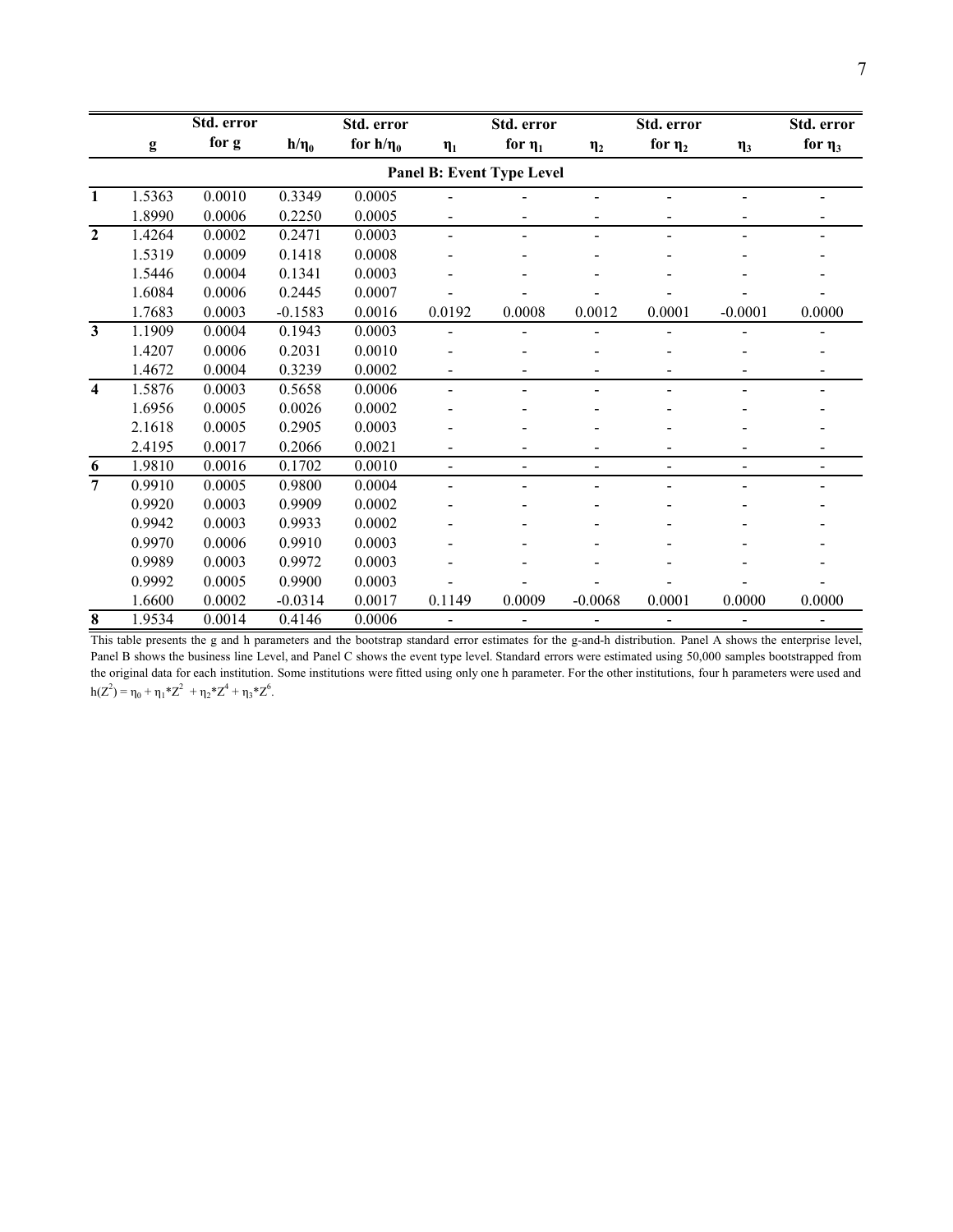|                  | Reasonable       |                  |                  |                            |                      | <b>Generally Yielded Unreasonable Capital</b> |                                                                                            |                  |                  |                    |
|------------------|------------------|------------------|------------------|----------------------------|----------------------|-----------------------------------------------|--------------------------------------------------------------------------------------------|------------------|------------------|--------------------|
|                  | <b>Results</b>   |                  |                  | <b>Rarely Fit the Data</b> |                      |                                               |                                                                                            | <b>Estimates</b> |                  |                    |
|                  |                  |                  |                  |                            |                      | <b>EVT</b>                                    | <b>EVT</b>                                                                                 |                  | Log-             | <b>Truncated</b>   |
|                  | g-and-h Emp      |                  | Exp              |                            | <b>Gamma Weibull</b> | 5%                                            | 10%                                                                                        | <b>GPD</b>       |                  | logistic Lognormal |
|                  |                  |                  |                  |                            |                      | <b>Business Line 2: Trading &amp; Sales</b>   |                                                                                            |                  |                  |                    |
|                  |                  |                  |                  |                            |                      |                                               | Panel A: Summary Stats of Capital Estimates as a Percentage of Total Assets for All Models |                  |                  |                    |
| # Modeled        | 3                | 6                | 6                | 6                          | 6                    | 3                                             | $\overline{\mathbf{3}}$                                                                    | 6                | 6                | 5                  |
| # that Fit       | 3                | 6                | $\mathbf{1}$     | 1                          | $\overline{2}$       | $\overline{2}$                                | $\overline{2}$                                                                             | 6                | 6                | 5                  |
| Mean             | 0.27             | 0.05             | 0.02             | 0.02                       | 0.01                 | 12.75                                         | 2.32                                                                                       | 225.72           | 2.85             | 5.83               |
| Med              | 0.26             | 0.01             | 0.01             | 0.01                       | 0.01                 | 2.46                                          | 1.28                                                                                       | 7.57             | 0.62             | 0.19               |
| <b>SD</b>        | 0.09             | 0.07             | 0.02             | 0.03                       | 0.01                 | 19.34                                         | 2.65                                                                                       | 532.98           | 3.91             | 12.77              |
| 25th             | 0.22             | 0.00             | 0.00             | 0.00                       | 0.00                 | 1.60                                          | 0.82                                                                                       | 0.11             | 0.17             | 0.00               |
| 75 <sub>th</sub> | 0.31             | 0.10             | 0.03             | 0.03                       | 0.01                 | 18.77                                         | 3.31                                                                                       | 22.98            | 6.00             | 0.26               |
|                  |                  |                  |                  |                            |                      |                                               | Panel B: Capital Estimates as a Percentage of Total Assets for Models that Fit (Frequency) |                  |                  |                    |
| $0-1.5%$         | 3                | 6                | 1                | 1                          | $\overline{2}$       | $\boldsymbol{0}$                              | 1                                                                                          | 3                | 4                | $\overline{4}$     |
| $1.5 - 3\%$      | $\boldsymbol{0}$ | $\mathbf{0}$     | $\theta$         | $\theta$                   | $\theta$             | 1                                             | $\boldsymbol{0}$                                                                           | $\boldsymbol{0}$ | $\theta$         | $\theta$           |
| $3 - 20%$        | $\boldsymbol{0}$ | $\boldsymbol{0}$ | $\Omega$         | 0                          | $\Omega$             | $\boldsymbol{0}$                              | 1                                                                                          | 1                | 2                | 0                  |
| 20-100%          | $\boldsymbol{0}$ | $\boldsymbol{0}$ | $\theta$         | 0                          | $\theta$             | 1                                             | $\boldsymbol{0}$                                                                           | 1                | $\theta$         | 1                  |
| 100-500%         | $\boldsymbol{0}$ | $\boldsymbol{0}$ | $\theta$         | $\theta$                   | $\theta$             | $\boldsymbol{0}$                              | $\theta$                                                                                   | $\boldsymbol{0}$ | $\theta$         | $\overline{0}$     |
| $500 + \%$       | $\theta$         | $\theta$         | $\theta$         | $\theta$                   | $\Omega$             | $\overline{0}$                                | $\Omega$                                                                                   | 1                | $\Omega$         | $\theta$           |
|                  |                  |                  |                  |                            |                      | <b>Business Line 3: Retail Banking</b>        |                                                                                            |                  |                  |                    |
|                  |                  |                  |                  |                            |                      |                                               | Panel A: Summary Stats of Capital Estimates as a Percentage of Total Assets for All Models |                  |                  |                    |
| # Modeled        | 6                | 6                | 6                | 6                          | 6                    | $\overline{4}$                                | $\overline{4}$                                                                             | 6                | 6                | 6                  |
| # that Fit       | 6                | 6                | $\mathbf{0}$     | $\boldsymbol{0}$           | $\mathbf{0}$         | $\overline{4}$                                | $\overline{4}$                                                                             | 3                | $\overline{4}$   | 5                  |
| Mean             | 0.30             | 0.04             | 0.02             | 0.02                       | 0.01                 | 41.51                                         | 4.32                                                                                       | 1.14             | 0.96             | 1.40               |
| Med              | 0.11             | 0.05             | 0.02             | 0.02                       | 0.01                 | 13.76                                         | 0.67                                                                                       | 0.63             | 0.79             | 0.36               |
| <b>SD</b>        | 0.42             | 0.03             | 0.01             | 0.01                       | 0.01                 | 65.14                                         | 7.71                                                                                       | 0.99             | 0.48             | 2.73               |
| 25 <sub>th</sub> | 0.07             | 0.02             | 0.01             | 0.01                       | 0.01                 | 2.98                                          | 0.20                                                                                       | 0.53             | 0.75             | 0.12               |
| 75 <sub>th</sub> | 0.29             | 0.06             | 0.03             | 0.03                       | 0.02                 | 52.29                                         | 4.79                                                                                       | 1.42             | 0.94             | 0.59               |
|                  |                  |                  |                  |                            |                      |                                               | Panel B: Capital Estimates as a Percentage of Total Assets for Models that Fit (Frequency) |                  |                  |                    |
| $0-1.5%$         | 6                | 6                | $\boldsymbol{0}$ | $\mathbf{0}$               | $\boldsymbol{0}$     | 1                                             | $\overline{3}$                                                                             | $\mathbf{1}$     | 3                | $\overline{4}$     |
| $1.5 - 3\%$      | $\boldsymbol{0}$ | $\boldsymbol{0}$ | $\boldsymbol{0}$ | $\theta$                   | $\boldsymbol{0}$     | $\boldsymbol{0}$                              | $\boldsymbol{0}$                                                                           | $\overline{c}$   | 1                | $\theta$           |
| $3 - 20%$        | $\theta$         | $\theta$         | $\theta$         | 0                          | $\theta$             | 1                                             | 1                                                                                          | $\theta$         | 0                | 1                  |
| 20-100%          | $\theta$         | $\theta$         | $\theta$         | 0                          | $\theta$             | 1                                             | $\theta$                                                                                   | $\theta$         | 0                | $\theta$           |
| 100-500%         | $\boldsymbol{0}$ | $\boldsymbol{0}$ | $\boldsymbol{0}$ | 0                          | 0                    | $\mathbf{1}$                                  | $\boldsymbol{0}$                                                                           | $\boldsymbol{0}$ | $\theta$         | $\boldsymbol{0}$   |
| $500 + \%$       | $\boldsymbol{0}$ | $\mathbf{0}$     | $\mathbf{0}$     | $\overline{0}$             | $\mathbf{0}$         | $\boldsymbol{0}$                              | $\boldsymbol{0}$                                                                           | $\boldsymbol{0}$ | $\boldsymbol{0}$ | $\boldsymbol{0}$   |

Table 4: *Capital Estimates at the Business Line Level as a Percentage of Total Assets*

**TABLE CONTINUED ON NEXT PAGE**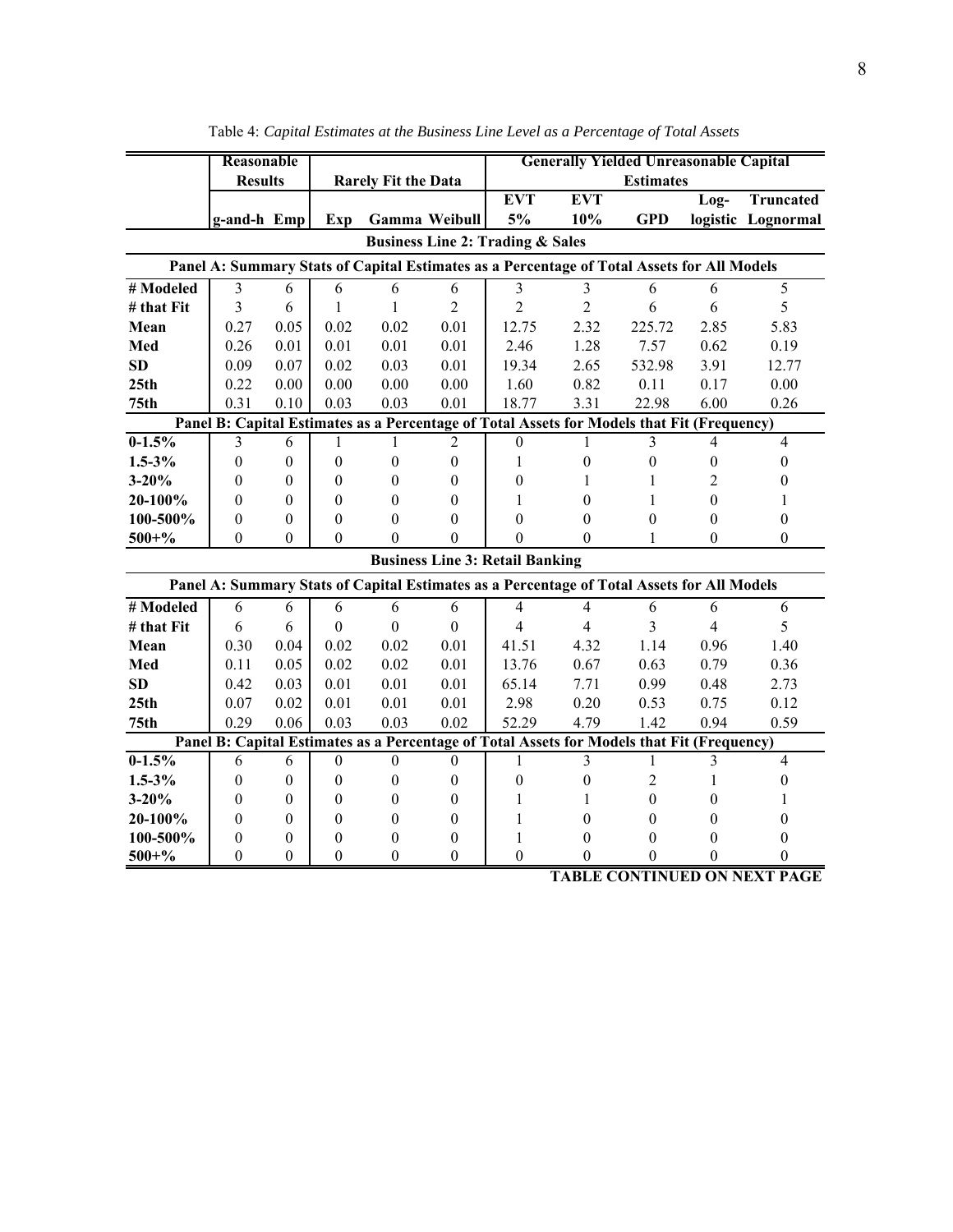|                                                                                            | Reasonable       |                  |                  |                            |                  |                                            | <b>Generally Yielded Unreasonable Capital</b>                                              |                  |                          |                    |  |  |
|--------------------------------------------------------------------------------------------|------------------|------------------|------------------|----------------------------|------------------|--------------------------------------------|--------------------------------------------------------------------------------------------|------------------|--------------------------|--------------------|--|--|
|                                                                                            | <b>Results</b>   |                  |                  | <b>Rarely Fit the Data</b> |                  |                                            |                                                                                            | <b>Estimates</b> |                          |                    |  |  |
|                                                                                            |                  |                  |                  |                            |                  | <b>EVT</b>                                 | <b>EVT</b>                                                                                 |                  | $Log-$                   | Truncated          |  |  |
|                                                                                            | g-and-h Emp      |                  | Exp              | <b>Gamma Weibull</b>       |                  | 5%                                         | 10%                                                                                        | <b>GPD</b>       |                          | logistic Lognormal |  |  |
|                                                                                            |                  |                  |                  |                            |                  | <b>Business Line 4: Commercial Banking</b> |                                                                                            |                  |                          |                    |  |  |
|                                                                                            |                  |                  |                  |                            |                  |                                            | Panel A: Summary Stats of Capital Estimates as a Percentage of Total Assets for All Models |                  |                          |                    |  |  |
| # Modeled                                                                                  | 3                | 5                | $\overline{5}$   | $\overline{5}$             | 5                |                                            |                                                                                            | $\overline{5}$   | 5                        | $\overline{5}$     |  |  |
| # that Fit                                                                                 | 3                | 5                | $\boldsymbol{0}$ | $\theta$                   | 1                |                                            |                                                                                            | 5                | $\overline{4}$           | 5                  |  |  |
| Mean                                                                                       | 0.16             | 0.01             | 0.00             | 0.00                       | 0.00             |                                            |                                                                                            | 9.09             | 0.64                     | 0.22               |  |  |
| Med                                                                                        | 0.20             | 0.01             | 0.00             | 0.00                       | 0.00             |                                            |                                                                                            | 5.50             | 0.73                     | 0.11               |  |  |
| SD                                                                                         | 0.15             | 0.01             | 0.00             | 0.00                       | 0.00             |                                            |                                                                                            | 13.54            | 0.54                     | 0.29               |  |  |
| 25 <sub>th</sub>                                                                           | 0.10             | 0.00             | 0.00             | 0.00                       | 0.00             |                                            |                                                                                            | 0.31             | 0.14                     | 0.07               |  |  |
| 75 <sub>th</sub>                                                                           | 0.24             | 0.01             | 0.00             | 0.00                       | 0.00             |                                            |                                                                                            | 6.83             | 0.94                     | 0.18               |  |  |
| Panel B: Capital Estimates as a Percentage of Total Assets for Models that Fit (Frequency) |                  |                  |                  |                            |                  |                                            |                                                                                            |                  |                          |                    |  |  |
| $0-1.5%$                                                                                   | 3                | 5                | $\mathbf{0}$     | $\mathbf{0}$               | 1                |                                            |                                                                                            | $\overline{2}$   | $\overline{\mathcal{A}}$ | 5                  |  |  |
| $1.5 - 3\%$                                                                                | $\boldsymbol{0}$ | $\mathbf{0}$     | $\theta$         | $\Omega$                   | $\mathbf{0}$     |                                            |                                                                                            | $\boldsymbol{0}$ | $\theta$                 | $\theta$           |  |  |
| $3 - 20%$                                                                                  | $\boldsymbol{0}$ | $\theta$         | $\theta$         | 0                          | 0                |                                            |                                                                                            | 2                | 0                        | 0                  |  |  |
| 20-100%                                                                                    | $\boldsymbol{0}$ | $\theta$         | $\theta$         | 0                          | $\theta$         |                                            |                                                                                            | 1                | 0                        | 0                  |  |  |
| 100-500%                                                                                   | $\boldsymbol{0}$ | $\boldsymbol{0}$ | $\boldsymbol{0}$ | $\theta$                   | $\theta$         |                                            |                                                                                            | $\boldsymbol{0}$ | $\theta$                 | $\theta$           |  |  |
| $500 + \%$                                                                                 | $\Omega$         | $\Omega$         | $\theta$         | $\Omega$                   | $\theta$         |                                            |                                                                                            | $\theta$         | $\Omega$                 | $\Omega$           |  |  |
|                                                                                            |                  |                  |                  |                            |                  | <b>Business Line 6: Agency Services</b>    |                                                                                            |                  |                          |                    |  |  |
|                                                                                            |                  |                  |                  |                            |                  |                                            | Panel A: Summary Stats of Capital Estimates as a Percentage of Total Assets for All Models |                  |                          |                    |  |  |
| # Modeled                                                                                  | 5                | 6                | 6                | 6                          | 6                | $\overline{4}$                             | $\overline{4}$                                                                             | 6                | 6                        | 6                  |  |  |
| # that Fit                                                                                 | 5                | 6                | $\boldsymbol{0}$ | $\mathbf{1}$               | 1                | $\overline{4}$                             | $\overline{4}$                                                                             | 6                | 6                        | 6                  |  |  |
| Mean                                                                                       | 0.59             | 0.04             | 0.02             | 0.02                       | 0.02             | 1.03                                       | 0.17                                                                                       | 2.85             | 2.00                     | 0.35               |  |  |
| Med                                                                                        | 0.14             | 0.02             | 0.01             | 0.01                       | 0.01             | 0.90                                       | 0.12                                                                                       | 2.92             | 1.60                     | 0.20               |  |  |
| SD                                                                                         | 0.97             | 0.05             | 0.02             | 0.02                       | 0.02             | 1.00                                       | 0.19                                                                                       | 2.57             | 1.98                     | 0.39               |  |  |
| 25 <sub>th</sub>                                                                           | 0.04             | 0.00             | 0.00             | 0.00                       | $0.00\,$         | 0.44                                       | 0.05                                                                                       | 0.52             | 0.28                     | 0.04               |  |  |
| 75 <sub>th</sub>                                                                           | 0.48             | 0.05             | 0.02             | 0.03                       | 0.02             | 1.50                                       | 0.24                                                                                       | 5.06             | 3.55                     | 0.67               |  |  |
|                                                                                            |                  |                  |                  |                            |                  |                                            | Panel B: Capital Estimates as a Percentage of Total Assets for Models that Fit (Frequency) |                  |                          |                    |  |  |
| $0 - 1.5\%$                                                                                | $\overline{4}$   | 6                | $\boldsymbol{0}$ | 1                          | 1                | 3                                          | $\overline{4}$                                                                             | $\overline{2}$   | 3                        | 6                  |  |  |
| $1.5 - 3\%$                                                                                | 1                | $\boldsymbol{0}$ | $\boldsymbol{0}$ | $\boldsymbol{0}$           | $\boldsymbol{0}$ | 1                                          | $\boldsymbol{0}$                                                                           | $\mathbf{1}$     | 1                        | $\theta$           |  |  |
| $3 - 20%$                                                                                  | $\boldsymbol{0}$ | $\boldsymbol{0}$ | $\boldsymbol{0}$ | 0                          | $\mathbf{0}$     | $\overline{0}$                             | $\boldsymbol{0}$                                                                           | 3                | 2                        | 0                  |  |  |
| 20-100%                                                                                    | $\theta$         | $\boldsymbol{0}$ | $\theta$         | 0                          | $\mathbf{0}$     | $\theta$                                   | $\mathbf{0}$                                                                               | $\boldsymbol{0}$ | $\boldsymbol{0}$         | $\theta$           |  |  |
| 100-500%                                                                                   | $\boldsymbol{0}$ | $\boldsymbol{0}$ | $\boldsymbol{0}$ | $\boldsymbol{0}$           | $\boldsymbol{0}$ | 0                                          | $\boldsymbol{0}$                                                                           | 0                | $\overline{0}$           | 0                  |  |  |
| $500 + \%$                                                                                 | $\mathbf{0}$     | $\mathbf{0}$     | $\mathbf{0}$     | $\mathbf{0}$               | $\Omega$         | $\mathbf{0}$                               | $\mathbf{0}$                                                                               | $\mathbf{0}$     | $\mathbf{0}$             | $\theta$           |  |  |

This table presents a summary of the 99.9% capital estimates for each Basel business line as a percentage of total assets. The capital estimates were simulated from one million trials. Panel A presents the first, second and third quartiles, which were calculated across each model. These statistics include both capital estimates that statistically fit and do not fit. Panel B presents a frequency distribution of banks whose capital estimates fit according to one or more of the following goodness-of-fit tests: Kolmogorov-Smirnoff, Chi-Square, and Anderson-Darling. The fit for the g-and-h distribution was only tested using Q-Q plots. No goodness-of-fit tests were performed for the empirical distribution. By construction, the empirical distribution would fit the data. All empirical estimates are included in these counts. The total number of business lines modeled and the number that fit are also presented in Panel A.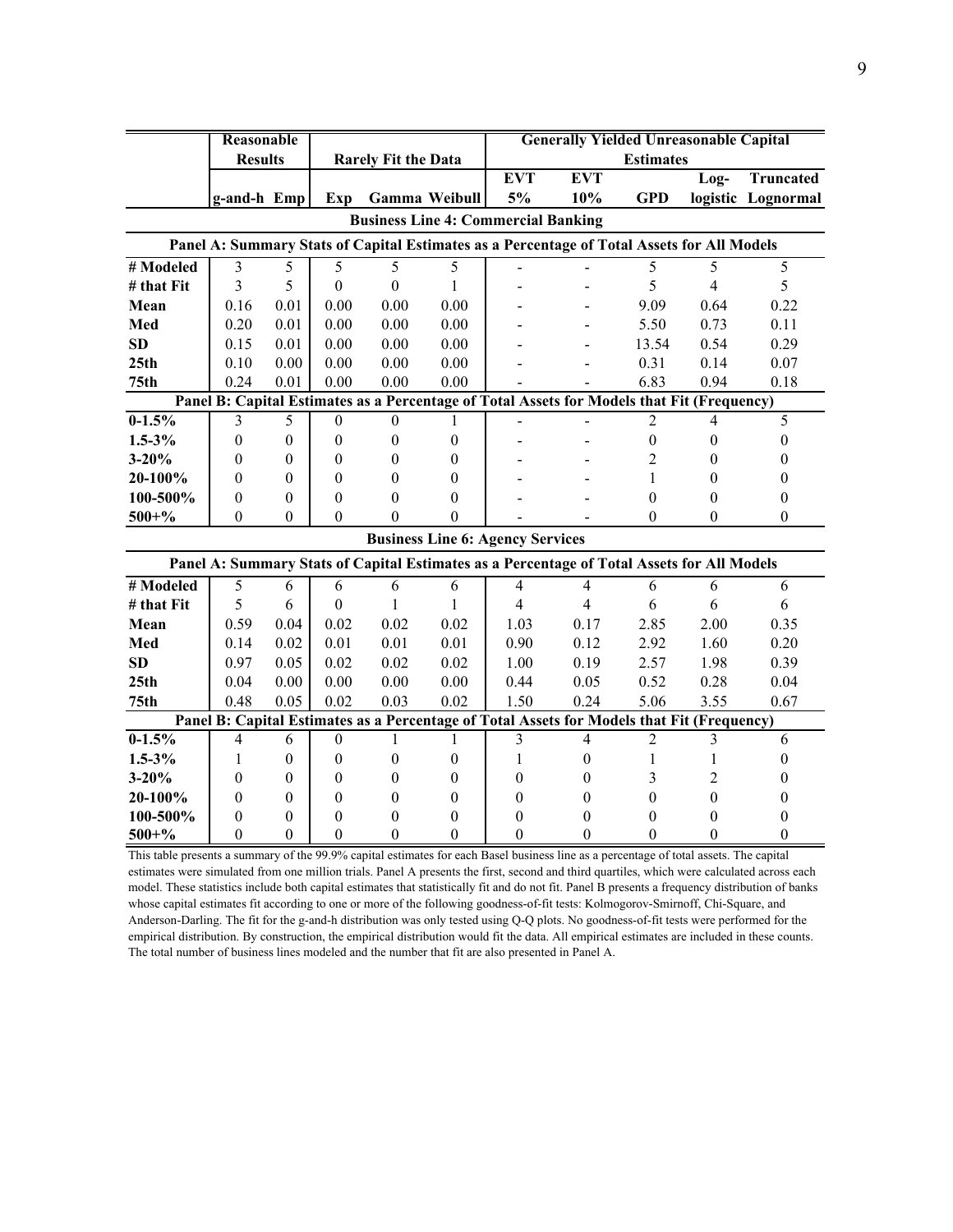|                                                                                            | Reasonable                                                                                 |      |              |                            |                |                                                                                            |                |            |                                                         |                                     |
|--------------------------------------------------------------------------------------------|--------------------------------------------------------------------------------------------|------|--------------|----------------------------|----------------|--------------------------------------------------------------------------------------------|----------------|------------|---------------------------------------------------------|-------------------------------------|
|                                                                                            | <b>Results</b>                                                                             |      |              | <b>Rarely Fit the Data</b> |                |                                                                                            |                |            | <b>Generally Yielded Unreasonable Capital Estimates</b> |                                     |
|                                                                                            |                                                                                            |      |              |                            |                | <b>EVT</b>                                                                                 | <b>EVT</b>     |            | $Log-$                                                  | <b>Truncated</b>                    |
|                                                                                            |                                                                                            |      |              | g-and-h Emp Exp Gamma      | Weibull        | 5%                                                                                         | 10%            | <b>GPD</b> | logistic                                                | Lognormal                           |
|                                                                                            |                                                                                            |      |              |                            |                | <b>Business Line 5: Payment &amp; Settlement</b>                                           |                |            |                                                         |                                     |
|                                                                                            |                                                                                            |      |              |                            |                | Panel A: Summary Stats of Capital Estimates as a Percentage of Total Assets for All Models |                |            |                                                         |                                     |
| # Modeled                                                                                  | 4                                                                                          | 5    | 5            | 5                          | 5              | 3                                                                                          | 3              | 5          | 5                                                       | 5                                   |
| # that Fit                                                                                 | 4                                                                                          | 5    | $\mathbf{0}$ | $\theta$                   | $\theta$       | 3                                                                                          | 3              | 5          | 5                                                       | 5                                   |
| 25 <sub>th</sub>                                                                           | 0.00                                                                                       | 0.00 | 0.00         | 0.00                       | 0.00           | 0.09                                                                                       | 0.01           | 0.02       | 0.05                                                    | 0.00                                |
| Med                                                                                        | 0.01                                                                                       | 0.00 | 0.00         | 0.00                       | 0.00           | 0.17                                                                                       | 0.01           | 0.12       | 0.08                                                    | 0.02                                |
| 75 <sub>th</sub>                                                                           | 0.04                                                                                       | 0.01 | 0.00         | 0.01                       | 0.01           | 0.19                                                                                       | 0.05           | 0.16       | 0.22                                                    | 0.04                                |
|                                                                                            | Panel B: Capital Estimates as a Percentage of Total Assets for Models that Fit (Frequency) |      |              |                            |                |                                                                                            |                |            |                                                         |                                     |
| $0 - 50\%$                                                                                 | 4                                                                                          | 5    |              |                            |                | 3                                                                                          | 3              | 5          | 5                                                       | 5                                   |
| 50-100%                                                                                    |                                                                                            |      |              |                            |                |                                                                                            |                |            |                                                         |                                     |
| 100-200%                                                                                   |                                                                                            |      |              |                            |                |                                                                                            |                |            |                                                         |                                     |
| 200-1000%                                                                                  |                                                                                            |      |              |                            |                |                                                                                            |                |            |                                                         |                                     |
| $1000\% +$                                                                                 |                                                                                            |      |              |                            |                |                                                                                            |                |            |                                                         |                                     |
| <b>Business Line 7: Asset Management</b>                                                   |                                                                                            |      |              |                            |                |                                                                                            |                |            |                                                         |                                     |
| Panel A: Summary Stats of Capital Estimates as a Percentage of Total Assets for All Models |                                                                                            |      |              |                            |                |                                                                                            |                |            |                                                         |                                     |
| # Modeled                                                                                  | 4                                                                                          | 7    | 5            | 5                          | 5              | $\theta$                                                                                   | $\theta$       | 5          | 5                                                       | 5                                   |
| # that Fit                                                                                 | $\overline{4}$                                                                             | 7    | $\mathbf{0}$ | $\theta$                   | $\overline{2}$ | $\theta$                                                                                   | 0              | 5          | 5                                                       | $\overline{4}$                      |
| 25 <sub>th</sub>                                                                           | 0.01                                                                                       | 0.00 | 0.00         | 0.00                       | 0.00           |                                                                                            |                | 1.33       | 0.56                                                    | 0.01                                |
| Med                                                                                        | 0.01                                                                                       | 0.01 | 0.01         | 0.01                       | 0.01           |                                                                                            |                | 1.65       | 1.08                                                    | 0.03                                |
| 75th                                                                                       | 0.05                                                                                       | 0.02 | 0.02         | 0.02                       | 0.02           |                                                                                            |                | 3.62       | 1.49                                                    | 0.08                                |
|                                                                                            |                                                                                            |      |              |                            |                | Panel B: Capital Estimates as a Percentage of Total Assets for Models that Fit (Frequency) |                |            |                                                         |                                     |
| $0 - 50%$                                                                                  | 4                                                                                          | 7    |              |                            | 2              |                                                                                            |                | 4          | 5                                                       | 4                                   |
| 50-100%                                                                                    |                                                                                            |      |              |                            |                |                                                                                            |                |            |                                                         |                                     |
| 100-200%                                                                                   |                                                                                            |      |              |                            |                |                                                                                            |                |            |                                                         |                                     |
| 200-1000%                                                                                  |                                                                                            |      |              |                            |                |                                                                                            |                |            |                                                         |                                     |
| $1000\%+$                                                                                  |                                                                                            |      |              |                            |                |                                                                                            |                |            |                                                         |                                     |
|                                                                                            |                                                                                            |      |              |                            |                | <b>Business Line 8: Retail Brokerage</b>                                                   |                |            |                                                         |                                     |
|                                                                                            |                                                                                            |      |              |                            |                | Panel A: Summary Stats of Capital Estimates as a Percentage of Total Assets for All Models |                |            |                                                         |                                     |
| # Modeled                                                                                  | 3                                                                                          | 5    | 4            | 4                          | 4              | 2                                                                                          | 2              | 4          | 4                                                       | 4                                   |
| # that Fit                                                                                 | 3                                                                                          | 5    | 1            | $\mathbf{1}$               | 1              | $\mathfrak{D}$                                                                             | $\mathfrak{D}$ | 3          | 3                                                       | 3                                   |
| 25 <sub>th</sub>                                                                           | 0.01                                                                                       | 0.00 | 0.00         | 0.00                       | 0.00           | 0.27                                                                                       | 0.09           | 0.01       | 0.18                                                    | 0.00                                |
| Med                                                                                        | 0.02                                                                                       | 0.00 | $0.00\,$     | 0.00                       | 0.00           | 0.47                                                                                       | 0.10           | 0.06       | 0.35                                                    | 0.01                                |
| 75th                                                                                       | 0.02                                                                                       | 0.01 | 0.01         | 0.01                       | 0.01           | 0.68                                                                                       | $0.10\,$       | $0.16\,$   | 1.01                                                    | 0.01                                |
|                                                                                            |                                                                                            |      |              |                            |                | Panel B: Capital Estimates as a Percentage of Total Assets for Models that Fit (Frequency) |                |            |                                                         |                                     |
| $0 - 50%$                                                                                  | 3                                                                                          | 5    | 1            | 1                          | 1              | $\overline{c}$                                                                             | $\overline{c}$ | 3          | 3                                                       | 3                                   |
| 50-100%                                                                                    |                                                                                            |      |              |                            |                |                                                                                            |                |            |                                                         |                                     |
| 100-200%                                                                                   |                                                                                            |      |              |                            |                |                                                                                            |                |            |                                                         |                                     |
| 200-1000%                                                                                  |                                                                                            |      |              |                            |                |                                                                                            |                |            |                                                         |                                     |
| $1000\%+$                                                                                  |                                                                                            |      |              |                            |                |                                                                                            |                |            |                                                         |                                     |
|                                                                                            |                                                                                            |      |              |                            |                |                                                                                            |                |            |                                                         | <b>TABLE CONTINUED ON NEXT PAGE</b> |

| Table 5: Capital Estimates at the Business Line Level as a Percentage of Total Assets |
|---------------------------------------------------------------------------------------|
| (Additional Business Lines Not Originally Included in Paper)                          |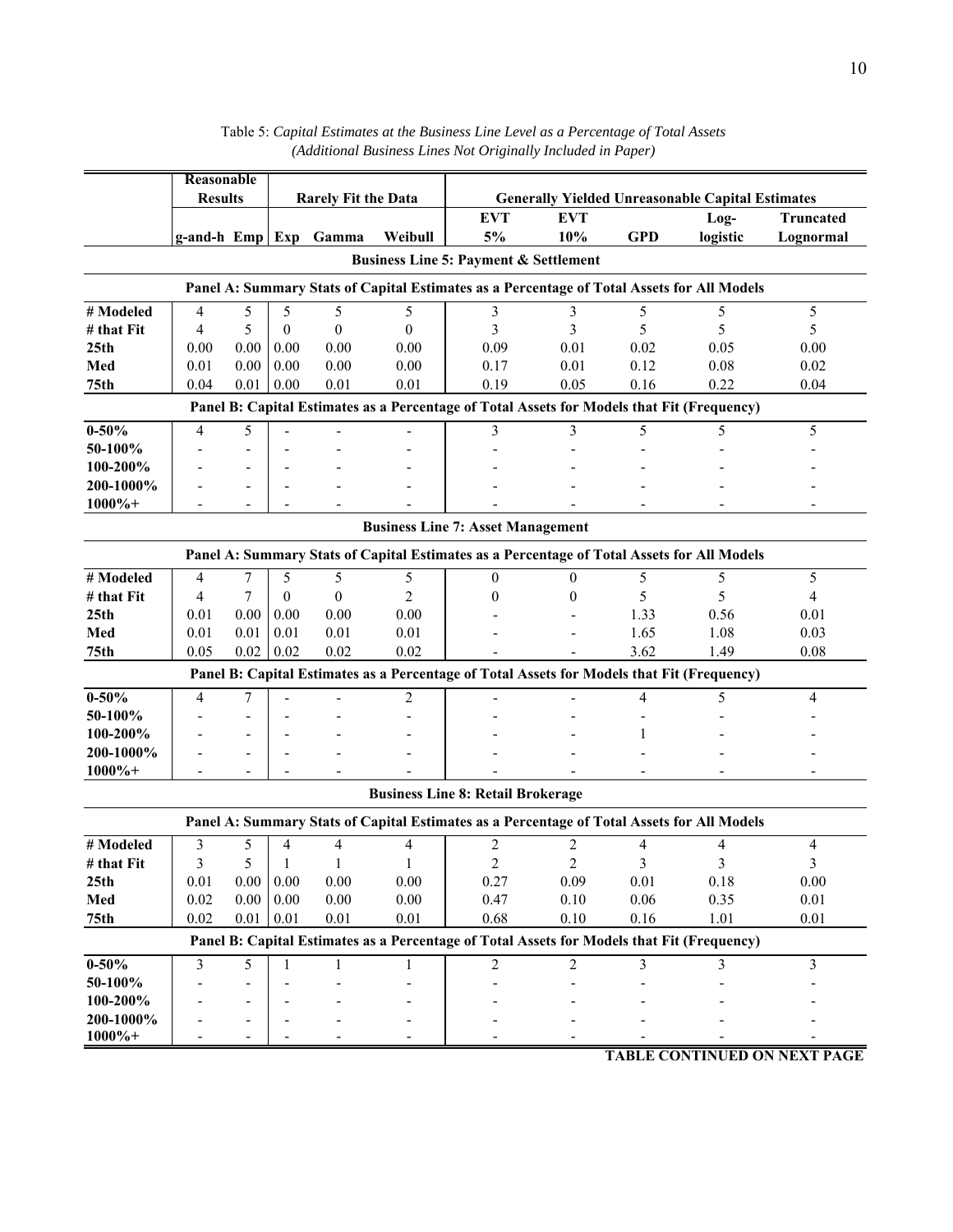|                                                                                            | <b>Business Line 9: Other</b> |      |          |          |        |                                                                                            |        |        |      |  |  |  |
|--------------------------------------------------------------------------------------------|-------------------------------|------|----------|----------|--------|--------------------------------------------------------------------------------------------|--------|--------|------|--|--|--|
| Panel A: Summary Stats of Capital Estimates as a Percentage of Total Assets for All Models |                               |      |          |          |        |                                                                                            |        |        |      |  |  |  |
| # Modeled                                                                                  |                               |      | 0        |          |        |                                                                                            |        |        |      |  |  |  |
| $#$ that $Fit$                                                                             |                               |      | $\theta$ | $\theta$ | $_{0}$ |                                                                                            |        |        |      |  |  |  |
| 25 <sub>th</sub>                                                                           | 0.01                          | 0.04 |          |          |        | 1648.21                                                                                    | 1.33   | 0.10   | 0.26 |  |  |  |
| Med                                                                                        | 0.01                          | 0.11 |          |          |        | 3295.69                                                                                    | 2.19   | 0.56   | 0.70 |  |  |  |
| 75th                                                                                       | 0.10                          | 1.34 |          |          |        | 67851981.14                                                                                | 816.36 | 251.26 | 3.97 |  |  |  |
|                                                                                            |                               |      |          |          |        | Panel B: Capital Estimates as a Percentage of Total Assets for Models that Fit (Frequency) |        |        |      |  |  |  |
| $0 - 50%$                                                                                  |                               |      |          |          |        |                                                                                            |        |        |      |  |  |  |
| 50-100%                                                                                    |                               |      |          |          |        |                                                                                            |        |        |      |  |  |  |
| $100 - 200\%$                                                                              |                               |      |          |          |        |                                                                                            |        |        |      |  |  |  |
| 200-1000%                                                                                  |                               |      |          |          |        |                                                                                            |        |        |      |  |  |  |
| $1000\%+$                                                                                  |                               |      |          |          |        |                                                                                            |        |        |      |  |  |  |

This table presents a summary of the 99.9% capital estimates for each Basel business line as a percentage of total assets. The capital estimates were simulated from one million trials. Panel A presents the first, second and third quartiles, which were calculated across each model. These statistics include both capital estimates that statistically fit and do not fit. Panel B presents a frequency distribution of banks whose capital estimates fit according to one or more of the following goodness-offit tests: Kolmogorov-Smirnoff, Chi-Square, and Anderson-Darling. The fit for the g-and-h distribution was only tested using Q-Q plots. No goodness-of-fit tests were performed for the empirical distribution. By construction, the empirical distribution would fit the data. All empirical estimates are included in these counts. The total number of business lines modeled and the number that fit are also presented in Panel A.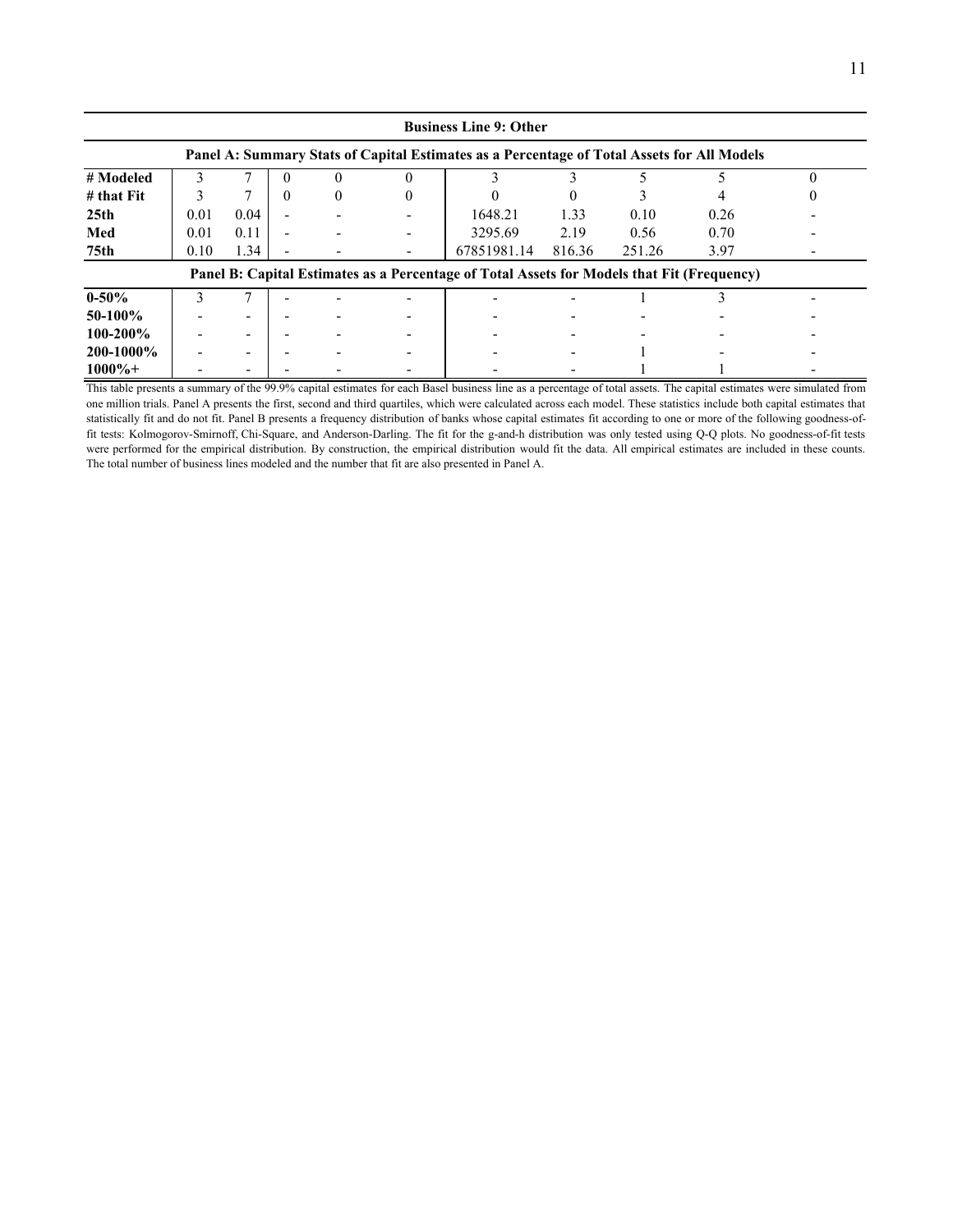|                  |                | Reasonable               |                  |                            |                                                  |                  |                  |                                                                                                          |                         |                    |
|------------------|----------------|--------------------------|------------------|----------------------------|--------------------------------------------------|------------------|------------------|----------------------------------------------------------------------------------------------------------|-------------------------|--------------------|
|                  | <b>Results</b> |                          |                  | <b>Rarely Fit the Data</b> |                                                  |                  |                  | <b>Generally Yielded Unreasonable Capital Estimates</b>                                                  |                         |                    |
|                  |                |                          |                  |                            |                                                  | <b>EVT</b>       | <b>EVT</b>       |                                                                                                          | Log-                    | <b>Truncated</b>   |
|                  | g-and-h Emp    |                          |                  |                            | Exp Gamma Weibull                                | 5%               | 10%              | <b>GPD</b>                                                                                               |                         | logistic Lognormal |
|                  |                |                          |                  |                            | <b>Business Line 5: Payment &amp; Settlement</b> |                  |                  |                                                                                                          |                         |                    |
|                  |                |                          |                  |                            |                                                  |                  |                  | Panel A: Summary Stats of Capital Estimates as a Percentage of Business Line Gross Income for All Models |                         |                    |
| # Modeled        | $\overline{4}$ | 5                        | 5                | 5                          | 5                                                | 3                | 3                | 5                                                                                                        | 5                       | 5                  |
| # that Fit       | $\overline{4}$ | 5                        | $\boldsymbol{0}$ | $\boldsymbol{0}$           | $\boldsymbol{0}$                                 | 3                | 3                | 5                                                                                                        | 5                       | 5                  |
| 25 <sub>th</sub> | 1.28           | 0.93                     | 0.53             | 0.60                       | 0.57                                             | 12.65            | 3.30             | 10.44                                                                                                    | 28.09                   | 1.81               |
| Med              | 1.81           | 1.12                     | 0.60             | 0.65                       | 0.60                                             | 14.50            | 4.80             | 11.57                                                                                                    | 35.63                   | 3.17               |
| 75 <sub>th</sub> | 16.52          | 2.67                     | 0.99             | 1.04                       | 0.70                                             | 64.65            | 5.54             | 54.38                                                                                                    | 38.61                   | 8.58               |
|                  |                |                          |                  |                            |                                                  |                  |                  | Panel B: Capital Estimates as a Percentage of Business Line Gross Income for Models that Fit (Frequency) |                         |                    |
| $0 - 50\%$       | 3              | 5                        |                  |                            |                                                  | $\overline{2}$   | 3                | 3                                                                                                        | 4                       | 5                  |
| 50-100%          | $\mathbf{1}$   | $\sim$                   |                  |                            |                                                  |                  |                  | $\overline{2}$                                                                                           | 1                       |                    |
| 100-200%         |                | $\overline{\phantom{a}}$ |                  |                            |                                                  | 1                |                  |                                                                                                          |                         |                    |
| 200-1000%        |                | $\overline{\phantom{a}}$ |                  |                            |                                                  |                  |                  |                                                                                                          |                         |                    |
| $1000\% +$       |                |                          |                  |                            |                                                  |                  |                  |                                                                                                          |                         |                    |
|                  |                |                          |                  |                            | <b>Business Line 7: Asset Management</b>         |                  |                  |                                                                                                          |                         |                    |
|                  |                |                          |                  |                            |                                                  |                  |                  | Panel A: Summary Stats of Capital Estimates as a Percentage of Business Line Gross Income for All Models |                         |                    |
| # Modeled        | $\overline{4}$ | 7                        | 5                | 5                          | 5                                                | $\boldsymbol{0}$ | $\mathbf{0}$     | 5                                                                                                        | 5                       | 5                  |
| # that Fit       | 4              | 7                        | $\mathbf{0}$     | $\boldsymbol{0}$           | 2                                                | 0                | $\boldsymbol{0}$ | 5                                                                                                        | 5                       | $\overline{4}$     |
| 25 <sub>th</sub> | 2.46           | 1.10                     | 0.79             | 0.94                       | 0.95                                             |                  |                  | 178.84                                                                                                   | 145.22                  | 6.92               |
| Med              | 4.03           | 1.61                     | 1.17             | 1.39                       | 0.96                                             |                  |                  | 275.18                                                                                                   | 156.90                  | 11.39              |
| 75 <sub>th</sub> | 6.71           | 3.14                     | 1.17             | 1.50                       | 1.42                                             |                  |                  | 1064.43                                                                                                  | 362.04                  | 18.95              |
|                  |                |                          |                  |                            |                                                  |                  |                  | Panel B: Capital Estimates as a Percentage of Business Line Gross Income for Models that Fit (Frequency) |                         |                    |
| $0 - 50\%$       | 4              | 6                        |                  |                            | $\overline{2}$                                   |                  |                  |                                                                                                          |                         | 4                  |
| 50-100%          |                | $\overline{a}$           |                  |                            |                                                  |                  |                  |                                                                                                          |                         |                    |
| 100-200%         |                | 1                        |                  |                            |                                                  |                  |                  |                                                                                                          | 2                       |                    |
| 200-1000%        |                |                          |                  |                            |                                                  |                  |                  |                                                                                                          | 1                       |                    |
| $1000\%+$        |                |                          |                  |                            |                                                  |                  |                  | $\overline{2}$                                                                                           |                         |                    |
|                  |                |                          |                  |                            | <b>Business Line 8: Retail Brokerage</b>         |                  |                  |                                                                                                          |                         |                    |
|                  |                |                          |                  |                            |                                                  |                  |                  | Panel A: Summary Stats of Capital Estimates as a Percentage of Business Line Gross Income for All Models |                         |                    |
| # Modeled        | 3              | 5                        | 4                | $\overline{4}$             | $\overline{4}$                                   | 2                | 2                | $\overline{4}$                                                                                           | 4                       | $\overline{4}$     |
| # that Fit       | 3              | 5                        | 1                | 1                          | 1                                                | $\overline{2}$   | $\overline{c}$   | 3                                                                                                        | $\overline{\mathbf{3}}$ | $\overline{3}$     |
| 25 <sub>th</sub> | 1.15           | 1.54                     | 1.17             | 1.24                       | 1.13                                             | 24.83            | 10.51            | 6.80                                                                                                     | 85.09                   | 1.96               |
| Med              | 1.24           | 1.76                     | 1.38             | 1.44                       | 1.27                                             | 36.45            | 15.32            | 15.01                                                                                                    | 130.02                  | 2.04               |
| 75th             | 2.68           | 1.91                     | 1.49             | 1.57                       | 1.44                                             | 48.08            | 20.14            | 22.05                                                                                                    | 159.82                  | 2.31               |
|                  |                |                          |                  |                            |                                                  |                  |                  | Panel B: Capital Estimates as a Percentage of Business Line Gross Income for Models that Fit (Frequency) |                         |                    |
| $0 - 50%$        | 3              | 5                        | 1                | 1                          | 1                                                | 1                | 2                | 3                                                                                                        |                         | 3                  |
| 50-100%          |                |                          |                  |                            |                                                  |                  |                  |                                                                                                          |                         |                    |
| 100-200%         |                |                          |                  |                            |                                                  |                  |                  |                                                                                                          | 2                       |                    |
| 200-1000%        |                |                          |                  |                            |                                                  |                  |                  |                                                                                                          |                         |                    |
| $1000\% +$       |                |                          |                  |                            |                                                  |                  |                  |                                                                                                          |                         |                    |

Table 6: *Capital Estimates at the Business Line Level as a Percentage of BL Gross Income (Additional Business Lines Not Originally Included in Paper)*

This table presents a summary of the 99.9% capital estimates for each Basel business line as a percentage of business line gross income. The capital estimates were simulated from one million trials. Panel A presents the first, second and third quartiles, which were calculated across each model. These statistics include both capital estimates that statistically fit and do not fit. Panel B presents a frequency distribution of banks whose capital estimates fit according to one or more of the following goodness-of-fit tests: Kolmogorov-Smirnoff, Chi-Square, and Anderson-Darling. The fit for the g-and-h distribution was only tested using Q-Q plots. No goodness-of-fit tests were performed for the empirical distribution. By construction, the empirical distribution would fit the data. All empirical estimates are included in these counts. The total number of business lines modeled and the number that fit are also presented in Panel A.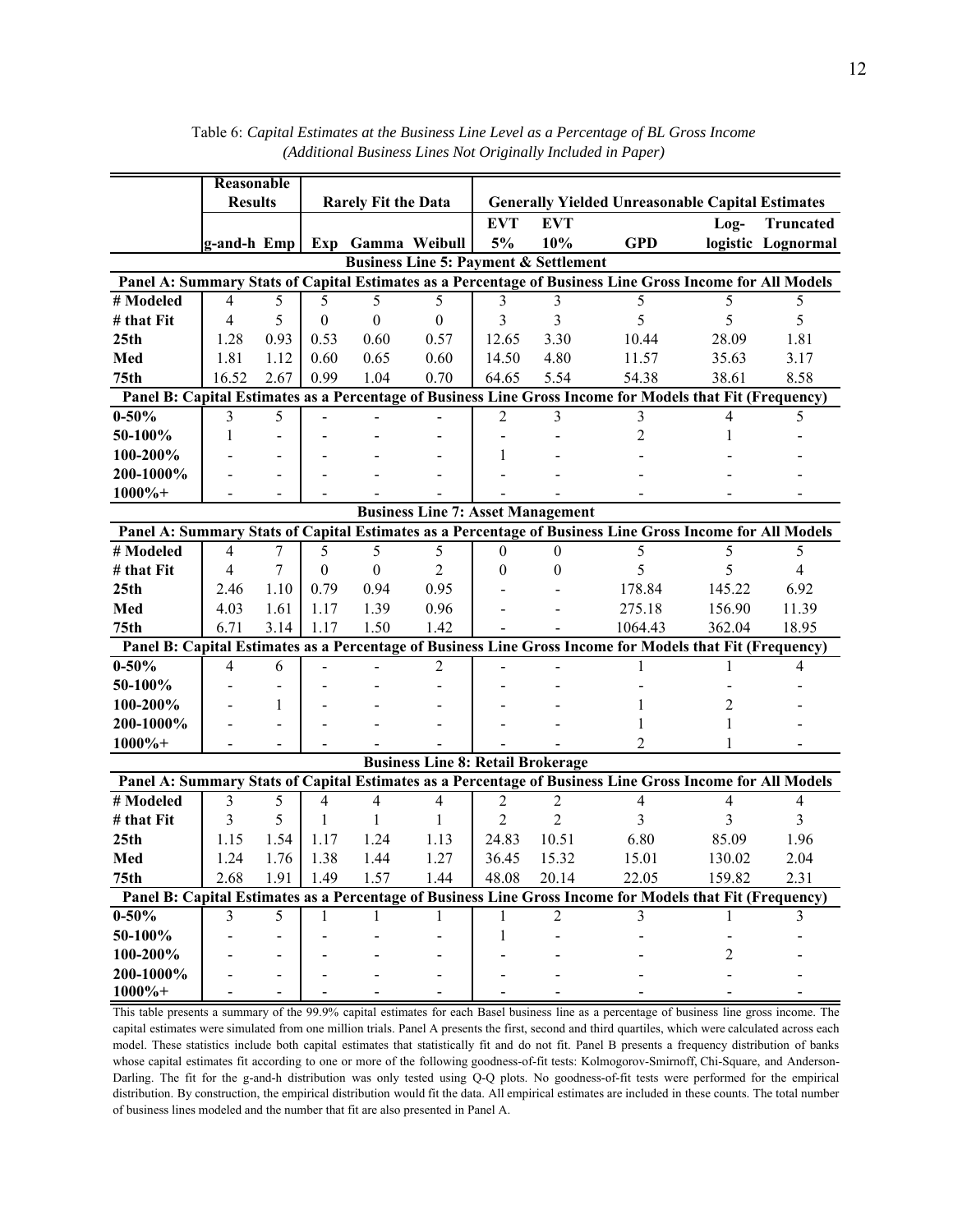|                | Reasonable     |             |                  |                            |                               |                                     |            |                  | <b>Generally Yielded Unreasonable Capital</b>                                              |                                                                                                 |
|----------------|----------------|-------------|------------------|----------------------------|-------------------------------|-------------------------------------|------------|------------------|--------------------------------------------------------------------------------------------|-------------------------------------------------------------------------------------------------|
|                | <b>Results</b> |             |                  | <b>Rarely Fit the Data</b> |                               |                                     |            | <b>Estimates</b> |                                                                                            |                                                                                                 |
|                |                |             |                  |                            |                               | <b>EVT</b>                          | <b>EVT</b> |                  | Log-                                                                                       | <b>Truncated</b>                                                                                |
|                |                |             |                  |                            | g-and-h Emp Exp Gamma Weibull | 5%                                  | 10%        | <b>GPD</b>       | logistic                                                                                   | Lognormal                                                                                       |
|                |                |             |                  |                            |                               | <b>Event Type 1: Internal Fraud</b> |            |                  |                                                                                            |                                                                                                 |
|                |                |             |                  |                            |                               |                                     |            |                  |                                                                                            | Panel A: Summary Statistics of Capital Estimates as a Percentage of Total Assets for All Models |
| # Modeled      | $\mathfrak{D}$ |             | 4                |                            |                               |                                     |            |                  |                                                                                            |                                                                                                 |
| $#$ that $Fit$ |                |             |                  |                            |                               |                                     |            |                  |                                                                                            |                                                                                                 |
| 25th           | 0.022          | 0.001 0.001 |                  | 0.001                      | 0.003                         |                                     |            | 0.146            | 0.623                                                                                      | 0.014                                                                                           |
| Med            | 0.028          | 0.004 0.001 |                  | 0.001                      | 0.004                         |                                     |            | 0.379            | 0.886                                                                                      | 0.019                                                                                           |
| 75th           | 0.035          |             | $0.005 \, 0.002$ | 0.003                      | 0.004                         |                                     |            | 0.619            | 1.900                                                                                      | 0.117                                                                                           |
|                |                |             |                  |                            |                               |                                     |            |                  | Panel B: Capital Estimates as a Percentage of Total Assets for Models that Fit (Frequency) |                                                                                                 |
| $0-1.5%$       |                |             |                  |                            |                               |                                     |            |                  |                                                                                            | 4                                                                                               |
| $1.5 - 3\%$    |                |             |                  |                            |                               |                                     |            |                  |                                                                                            |                                                                                                 |
| $3 - 20%$      |                |             |                  |                            |                               |                                     |            |                  |                                                                                            |                                                                                                 |
| $20-100%$      |                |             |                  |                            |                               |                                     |            |                  |                                                                                            |                                                                                                 |
| $100\% +$      |                |             |                  |                            |                               |                                     |            |                  |                                                                                            |                                                                                                 |

Table 7: *Capital Estimates at the Event Type Level as a Percentage of Total Assets (Additional Event Type Not Originally Included in Paper)*

This table presents a summary of the 99.9% capital estimates for each Basel event type as a percentage of total assets. The capital estimates were simulated from one million trials. Panel A presents the first, second and third quartiles, which were calculated across each model. These statistics include both capital estimates that statistically fit and do not fit. Panel B presents a frequency distribution of banks whose capital estimates fit according to one or more of the following goodness-of-fit tests: Kolmogorov-Smirnoff, Chi-Square, and Anderson-Darling. The fit for the g-and-h distribution was only tested using Q-Q plots. No goodness-of-fit tests were performed for the empirical distribution. By construction, the empirical distribution would fit the data. All empirical estimates are included in these counts. The total number of event types modeled and the number that fit are also presented in Panel A.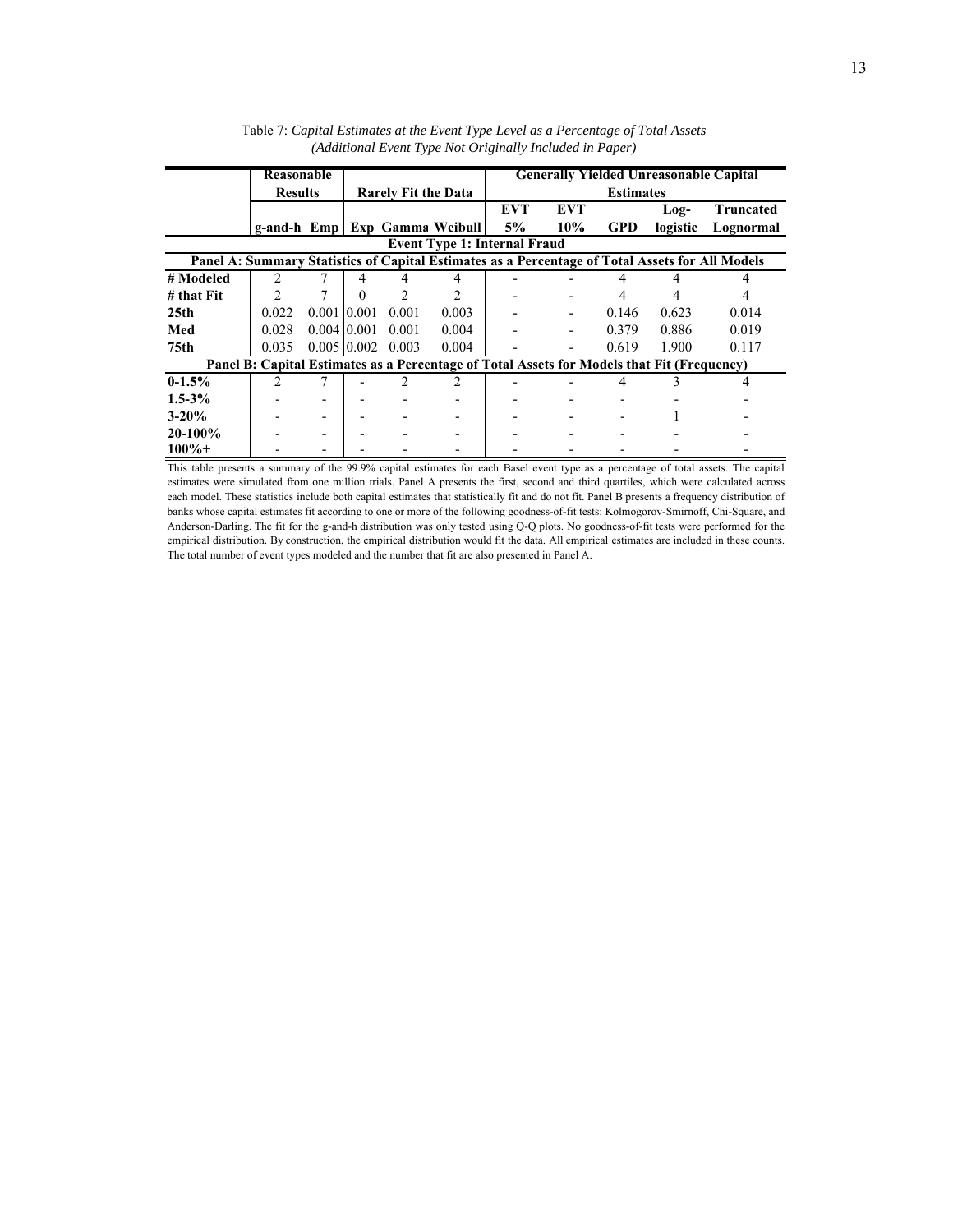Table 8: *Summary Statistics for Allocation of g-and-h Capital Estimates at the Business Line Level*

|           | BL1      | BL2    | BL3    | BLA      | <b>BL5</b> | <b>BL6</b> | BL7      | <b>BL8</b> | <b>BL9</b> |
|-----------|----------|--------|--------|----------|------------|------------|----------|------------|------------|
| Mean      | 2.07%    | 12.91% | 20.88% | 12.88%   | 2.13%      | 32.98%     | $6.70\%$ | $14\%$     | 21.22%     |
| <b>SD</b> | 3.01%    | 14.83% | 26.23% | 15.55%   | 2.23%      | 38.10%     | 7.01%    | $1.21\%$   | 29.89%     |
| 25        | $0.03\%$ | 3.23%  | 3.23%  | $0.53\%$ | $0.20\%$   | $3.57\%$   | $0.06\%$ | $0.10\%$   | 1.38%      |
| Med       | $0.06\%$ | 10.58% | 10.04% | 5.17%    | 0.91%      | 14.79%     | 5.27%    | $11\%$     | 4.54%      |
| 75        | 2.19%    | 12.32% | 23.66% | 26.00%   | 3.78%      | 65.82%     | 12.87%   | 18%        | 33.40%     |

This table gives the allocation of the 99.9% capital estimates across Basel event types (as a percentage of the total capital) for the g-and-h distribution. For the g-and-h distribution, event types with 100 or more observations were estimated. Some event types were combined in order to estimate using g-and-h. In these cases, the total capital for the combined event types was then reallocated among those event types using the empirical model results. For all other event types that could not be estimated due to limited data, estimates from the empirical model were substituted.

Table 9: *Summary Statistics for Allocation of g-and-h Capital Estimates at the Event Type Level*

|           | ET1      | ET <sub>2</sub> | ET3       | ET4       | ET5      | ET6      | ET7       | ET8   |
|-----------|----------|-----------------|-----------|-----------|----------|----------|-----------|-------|
| Mean      | $1.11\%$ | $1.43\%$        | 8.72%     | $40.03\%$ | 9.70%    | $2.91\%$ | 34.44%    | 3.91% |
| <b>SD</b> | $.49\%$  | $1.45\%$        | $20.52\%$ | 44.43%    | 24.35%   | 5.51%    | $40.64\%$ | 2.58% |
| 25        | $0.32\%$ | $0.82\%$        | $0.52\%$  | 3.92%     | $0.07\%$ | $0.34\%$ | 4.98%     | 2.64% |
| Med       | $0.62\%$ | $0.99\%$        | $0.97\%$  | $10.14\%$ | $0.44\%$ | $0.70\%$ | 17.94%    | 4.06% |
| 75        | $0.02\%$ | $1.21\%$        | $.83\%$   | 85.13%    | 1.18%    | 1.79%    | 58.06%    | 5.25% |

This table gives the allocation of the 99.9% capital estimates across Basel event types (as a percentage of the total capital) for the g-and-h distribution. For the g-and-h distribution, event types with 100 or more observations were estimated. Some event types were combined in order to estimate using g-and-h. In these cases, the total capital for the combined event types was then reallocated among those event types using the empirical model results. For all other event types that could not be estimated due to limited data, estimates from the empirical model were substituted.

| Table 10: Summary Statistics for Allocation of g-and-h Capital Estimates |  |
|--------------------------------------------------------------------------|--|
| at the Business Line Level as a Percentage of Total Assets               |  |

|           | BL1      | BL2      | BL3      | BL <sub>4</sub> | <b>BL5</b> | <b>BL6</b> | BL7      | <b>BL8</b> | BL <sub>9</sub> |
|-----------|----------|----------|----------|-----------------|------------|------------|----------|------------|-----------------|
| Mean      | $0.01\%$ | $0.07\%$ | 0.19%    | $0.06\%$        | $0.02\%$   | $0.20\%$   | $0.02\%$ | $0.01\%$   | $0.21\%$        |
| <b>SD</b> | $0.01\%$ | $0.07\%$ | $0.30\%$ | $0.06\%$        | $0.02\%$   | 0.28%      | $0.03\%$ | $0.01\%$   | $0.31\%$        |
| 25        | $0.00\%$ | 0.02%    | $0.03\%$ | $0.01\%$        | $0.00\%$   | $0.02\%$   | $0.00\%$ | $0.00\%$   | $0.00\%$        |
| Med       | $0.00\%$ | $0.07\%$ | $0.07\%$ | $0.04\%$        | $0.01\%$   | $0.08\%$   | $0.02\%$ | $0.01\%$   | $0.04\%$        |
| 75        | $0.01\%$ | $0.12\%$ | 0.12%    | $0.11\%$        | $0.04\%$   | $0.22\%$   | $0.05\%$ | $0.01\%$   | $0.29\%$        |

This table gives the allocation of the 99.9% capital estimates across Basel business lines (as a percentage of total assets) for the g-and-h distribution. For the g-and-h distribution, business lines with 100 or more observations were estimated. Some business lines were combined in order to estimate using g-and-h. In these cases, the total capital for the combined business lines was then reallocated among those business lines using the empirical model results. For all other business lines that could not be estimated due to limited data, estimates from the empirical model were substituted.

Table 11: *Summary Statistics for Allocation of g-and-h Capital Estimates at the Event Type Level as a Percentage of Total Assets*

|           | ET1      | ET2      | ET3      | ET4      | ET5      | ET6      | ET7      | ET8      |
|-----------|----------|----------|----------|----------|----------|----------|----------|----------|
| Mean      | $0.01\%$ | $0.01\%$ | $0.04\%$ | $0.30\%$ | $0.11\%$ | $0.03\%$ | $0.20\%$ | $0.04\%$ |
| <b>SD</b> | $0.01\%$ | $0.01\%$ | $0.07\%$ | $0.39\%$ | $0.27\%$ | $0.06\%$ | $0.30\%$ | $0.03\%$ |
| 25        | $0.00\%$ | $0.01\%$ | $0.00\%$ | $0.02\%$ | $0.00\%$ | $0.00\%$ | $0.04\%$ | $0.02\%$ |
| Med       | $0.00\%$ | $0.01\%$ | $0.01\%$ | $0.06\%$ | $0.00\%$ | $0.00\%$ | $0.10\%$ | $0.03\%$ |
| 75        | $0.01\%$ | $0.01\%$ | $0.02\%$ | 0.49%    | $0.01\%$ | $0.01\%$ | 0.18%    | 0.05%    |

This table gives the allocation of the 99.9% capital estimates across Basel event types (as a percentage of total assets) for the g-and-h distribution. For the g-and-h distribution, event types with 100 or more observations were estimated. Some event types were combined in order to estimate using g-and-h. In these cases, the total capital for the combined event types was then reallocated among those event types using the empirical model results. For all other event types that could not be estimated due to limited data, estimates from the empirical model were substituted.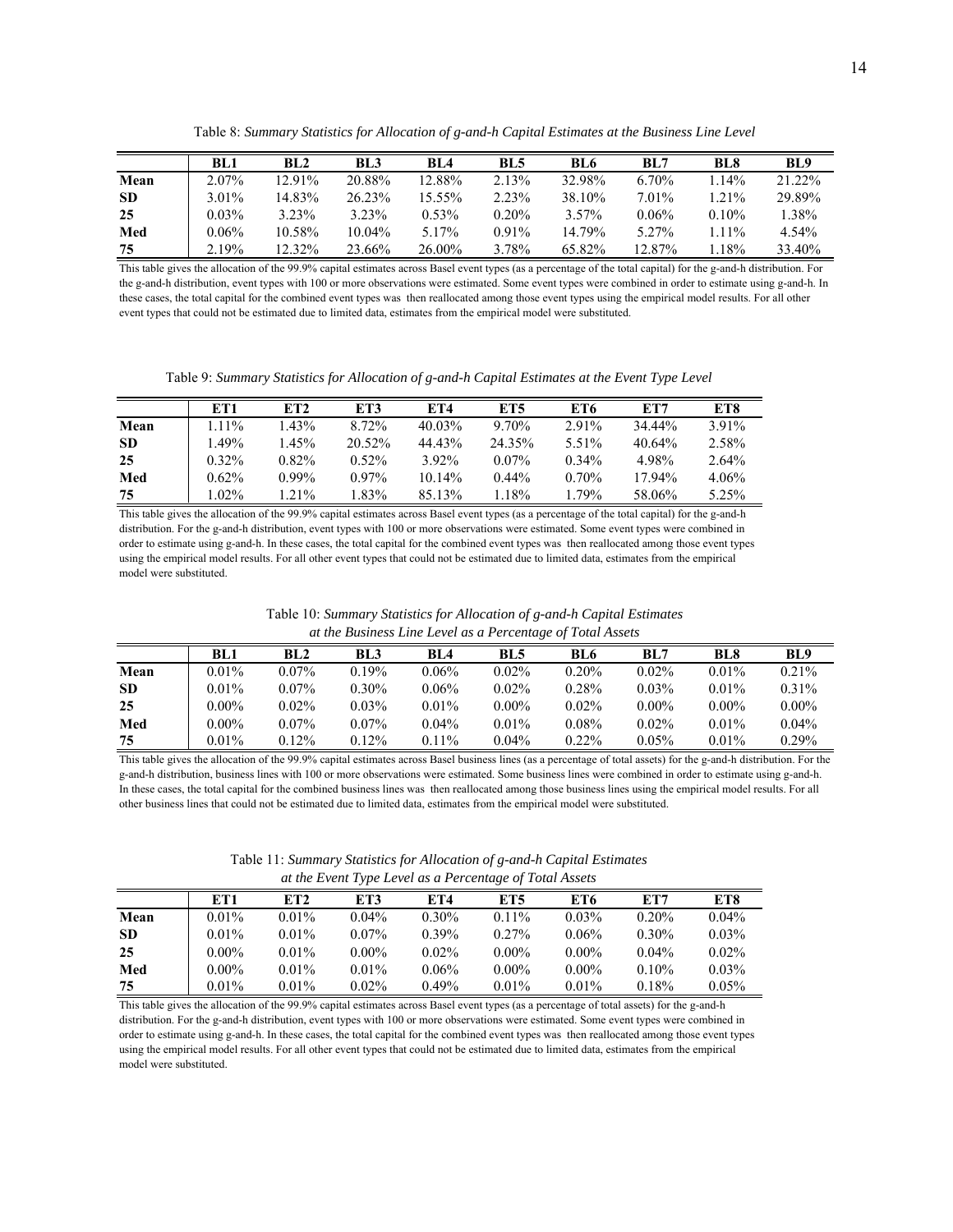|                  |          | <b>EVT</b> | <b>EVT</b>  |          |          |          |               | $Log-$    |          |
|------------------|----------|------------|-------------|----------|----------|----------|---------------|-----------|----------|
|                  | Emp      | 5%         | 10%         | Exp      | Gamma    | g-and-h  | <b>GPD</b>    | logistic  | Weib     |
| $\mathbf{A}$     | 0.05%    | $0.04\%$   | 0.03%       | 0.01%    | $0.01\%$ | 0.41%    | $-6.44%$      | $-0.59%$  | 0.01%    |
| B                | $0.05\%$ | $-324.43%$ | $-0.37\%$   | $0.01\%$ | $0.01\%$ | $0.10\%$ | $0.22\%$      | 0.26%     | 0.01%    |
| C                | $0.24\%$ | $-36.65%$  | $-629.08\%$ | $0.02\%$ | $0.05\%$ | 0.25%    | $-80661.37\%$ | $-29.44%$ | $0.04\%$ |
| D                | $0.10\%$ | $-0.10%$   | $-0.97\%$   | $0.01\%$ | $0.02\%$ | 0.49%    | 32.61%        | $-15.15%$ | $0.01\%$ |
| E                | $0.07\%$ | $-7.32\%$  | $-296.59\%$ | $0.01\%$ | $0.01\%$ | 0.05%    | $-120.04\%$   | $-1.02\%$ | $0.01\%$ |
| F                | $0.07\%$ | $0.00\%$   | $0.00\%$    | $0.02\%$ | $0.03\%$ | $0.49\%$ | $-7.19%$      | $-1.31\%$ | $0.03\%$ |
| G                | $0.00\%$ | $0.00\%$   | $0.00\%$    | $0.00\%$ | $0.00\%$ | $0.02\%$ | $-5.07\%$     | $-0.56%$  | $0.00\%$ |
| Mean             | $0.08\%$ | $-52.64%$  | $-132.43\%$ | $0.01\%$ | $0.02\%$ | $0.26\%$ | $-11538.18\%$ | $-6.83%$  | $0.02\%$ |
| <b>Std Dev</b>   | $0.07\%$ | 120.59%    | 245.27%     | $0.01\%$ | $0.02\%$ | $0.21\%$ | 30480.50%     | 11.35%    | $0.01\%$ |
| 25 <sub>th</sub> | $0.05\%$ | $-21.98%$  | $-148.78\%$ | $0.01\%$ | $0.01\%$ | $0.08\%$ | $-63.62\%$    | $-8.23%$  | $0.01\%$ |
| Med              | $0.07\%$ | $-0.10\%$  | $-0.37\%$   | $0.01\%$ | $0.01\%$ | 0.25%    | $-6.44\%$     | $-1.02\%$ | $0.01\%$ |
| 75th             | $0.09\%$ | $0.00\%$   | $0.00\%$    | $0.01\%$ | $0.02\%$ | 0.45%    | $-2.43%$      | $-0.58%$  | $0.02\%$ |

Table 12: *Difference Between Aggregate Capital Estimates (as a Percentage of Enterprise Assets) Under Comonotonic and Independence Structures at the Business Line Level*

This table shows the difference between the 99.9% capital estimates calculated under two dependence assumptions: comonotonicity (simple addition) and independence (zero correlation), summed from the Basel business line level to the enterprise level and given as a percentage of the total assets. The mean, median, standard deviation, and interquartile statistics were calculated across all institutions. If certain business lines were not large enough to estimate under the given distribution, those business lines were left off of these calculations.

Table 13: *Difference Between Aggregate Capital Estimates (as a Percentage of Enterprise Assets) Under Comonotonic and Independence Structures at the Event Type Level*

|                  |          | <b>EVT</b> | <b>EVT</b> |          |          |          |             | Log-      |          |
|------------------|----------|------------|------------|----------|----------|----------|-------------|-----------|----------|
|                  | Emp      | 5%         | 10%        | Exp      | Gamma    | g-and-h  | <b>GPD</b>  | logistic  | Weib     |
| $\mathbf{A}$     | $0.56\%$ | $0.00\%$   | $0.00\%$   | $0.01\%$ | $0.02\%$ | $0.01\%$ | $-4.56%$    | $-0.31%$  | 0.02%    |
| B                | $0.05\%$ | $-82.26%$  | $-2.40%$   | $0.01\%$ | $0.01\%$ | $0.10\%$ | $-0.56%$    | $0.06\%$  | 0.01%    |
| $\mathbf C$      | $0.09\%$ | 1.13%      | $-52.17%$  | $0.00\%$ | $0.01\%$ | $0.07\%$ | $-18.06\%$  | $-0.56%$  | $0.00\%$ |
| D                | $0.04\%$ | $0.05\%$   | $0.94\%$   | $0.01\%$ | 0.01%    | $0.11\%$ | $-850.49\%$ | $-8.60\%$ | $0.01\%$ |
| E                | $0.03\%$ | $-0.39%$   | $-34.48%$  | $0.00\%$ | $0.01\%$ | $0.11\%$ | $-0.44\%$   | $0.14\%$  | $0.01\%$ |
| F                | $0.08\%$ | $0.00\%$   | $0.00\%$   | $0.02\%$ | $0.03\%$ | 0.10%    | $-215.42\%$ | $-6.53\%$ | $0.04\%$ |
| G                | $0.00\%$ | $0.00\%$   | $0.00\%$   | $0.00\%$ | $0.00\%$ | $0.00\%$ | $-1.36\%$   | $-0.80\%$ | $0.00\%$ |
| Mean             | 0.12%    | $-11.64\%$ | $-12.59%$  | $0.01\%$ | 0.01%    | $0.07\%$ | $-155.84\%$ | $-2.37%$  | 0.01%    |
| <b>Std Dev</b>   | $0.20\%$ | 31.14%     | 21.63%     | $0.01\%$ | $0.01\%$ | $0.05\%$ | 316.25%     | $3.61\%$  | $0.01\%$ |
| 25 <sub>th</sub> | $0.03\%$ | $-0.20%$   | $-18.44%$  | $0.00\%$ | $0.01\%$ | $0.04\%$ | $-116.74%$  | $-3.66%$  | $0.01\%$ |
| Med              | $0.05\%$ | $0.00\%$   | $0.00\%$   | $0.01\%$ | $0.01\%$ | $0.10\%$ | $-4.56%$    | $-0.56%$  | $0.01\%$ |
| 75th             | $0.08\%$ | $0.02\%$   | $0.00\%$   | 0.01%    | $0.01\%$ | $0.11\%$ | $-0.96%$    | $-0.13%$  | 0.01%    |

This table shows the difference between the 99.9% capital estimates calculated under two dependence assumptions: comonotonicity (simple addition) and independence (zero correlation), summed from the Basel event type level to the enterprise level and given as a percentage of the independence estimates. The mean, median, standard deviation, and interquartile statistics were calculated across all institutions. If certain event types were not large enough to estimate under the given distribution, those event types were left off of these calculations.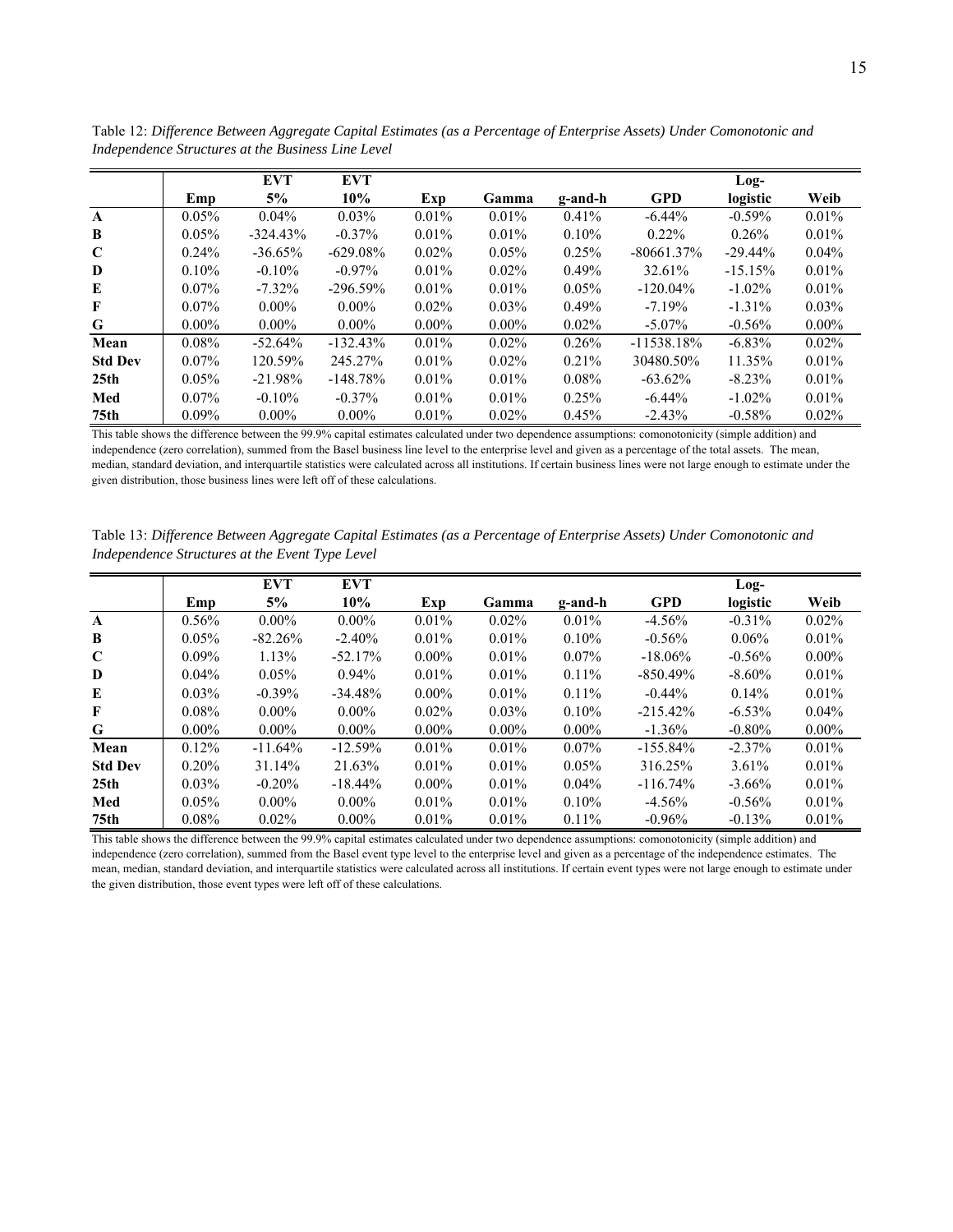|                  | Largest | <b>Second</b> | <b>Third</b> | Fourth  | Fifth   | Median    |
|------------------|---------|---------------|--------------|---------|---------|-----------|
|                  | Loss    | Largest       | Largest      | Largest | Largest | Loss      |
| Mean             | 12.8    | 20.5          | 47.4         | 61.5    | 111.7   | 155,510.6 |
| <b>Std Dev</b>   | 12.2    | 15.1          | 30.0         | 32.1    | 76.7    | 204,049.2 |
| 25 <sub>th</sub> | 2.2     | 9.4           | 24.2         | 46.7    | 66.0    | 31,233.5  |
| Med              | 8.1     | 17.1          | 49.3         | 57.4    | 91.6    | 50,157.5  |
| 75th             | 21.7    | 28.1          | 66.4         | 80.6    | 154.3   | 194,616.3 |

Table 14: *g-and-h Loss Multiplier at the Enterprise Level*

This table presents sample statistics for the g-and-h distribution loss multipliers, where the loss multiplier is defined as the 99.9% g-and-h capital estimate divided by the given loss. These statistics are calculated across all institutions for the median and five largest losses.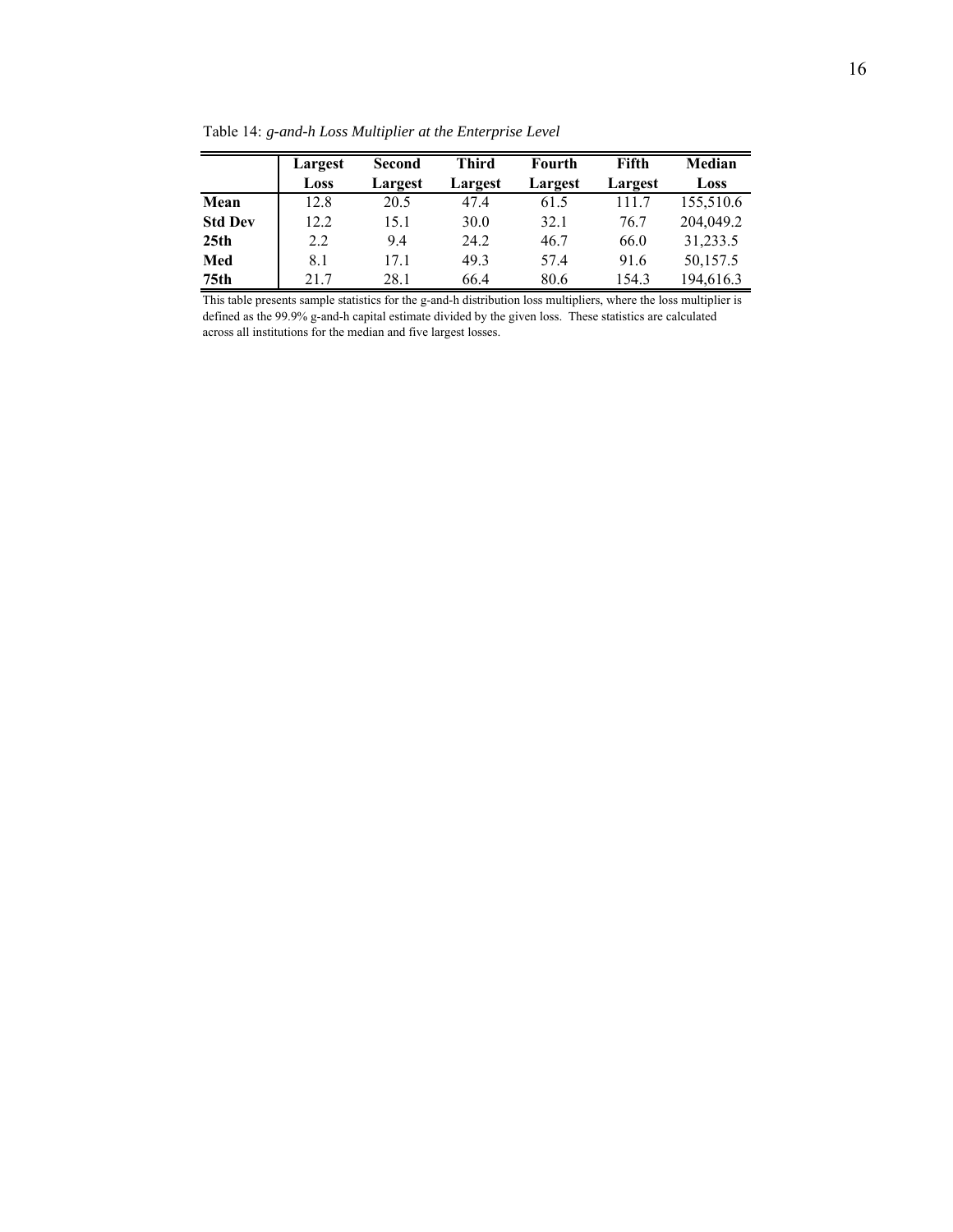|                  | Largest | Second  | <b>Third</b>                                | Fourth                                           | Fifth   | <b>Median</b> |
|------------------|---------|---------|---------------------------------------------|--------------------------------------------------|---------|---------------|
|                  | Loss    | Largest | Largest                                     | Largest                                          | Largest | Loss          |
|                  |         |         | <b>Business Line 2: Trading &amp; Sales</b> |                                                  |         |               |
| Mean             | 24.7    | 57.1    | 102.3                                       | 141.2                                            | 244.3   | 97,441.6      |
| <b>Std Dev</b>   | 29.4    | 56.9    | 118.9                                       | 138.8                                            | 109.7   | 53,720.3      |
| 25 <sub>th</sub> | 7.7     | 25.0    | 34.5                                        | 61.0                                             | 181.3   | 78,628.1      |
| Med              | 7.9     | 37.3    | 52.0                                        | 65.1                                             | 192.4   | 121,336.8     |
| 75 <sub>th</sub> | 33.2    | 79.3    | 145.1                                       | 183.3                                            | 281.4   | 128,202.6     |
|                  |         |         | <b>Business Line 3: Retail Banking</b>      |                                                  |         |               |
| Mean             | 49.8    | 119.3   | 188.4                                       | 218.2                                            | 258.4   | 105,407.4     |
| <b>Std Dev</b>   | 49.8    | 129.4   | 218.6                                       | 252.7                                            | 308.0   | 191,654.6     |
| 25 <sub>th</sub> | 7.7     | 29.4    | 39.3                                        | 45.6                                             | 48.8    | 7,405.0       |
| Med              | 40.6    | 60.9    | 84.4                                        | 105.0                                            | 121.1   | 20,548.4      |
| 75 <sub>th</sub> | 79.4    | 196.3   | 306.0                                       | 333.8                                            | 375.9   | 77,960.4      |
|                  |         |         |                                             | <b>Business Line 4: Commercial Banking</b>       |         |               |
| Mean             | 67.7    | 321.5   | 355.0                                       | 419.3                                            | 715.5   | 67,036.7      |
| <b>Std Dev</b>   | 81.5    | 423.9   | 428.2                                       | 505.8                                            | 998.7   | 74,976.9      |
| 25th             | 21.8    | 80.0    | 113.7                                       | 134.4                                            | 142.5   | 26,264.7      |
| Med              | 39.2    | 149.0   | 206.8                                       | 244.9                                            | 253.5   | 51,453.4      |
| 75 <sub>th</sub> | 99.4    | 476.7   | 522.2                                       | 617.1                                            | 1,057.5 | 100,017.1     |
|                  |         |         |                                             | <b>Business Line 5: Payment &amp; Settlement</b> |         |               |
| Mean             | 153.5   | 185.9   | 276.5                                       | 316.6                                            | 343.5   | 7,654.4       |
| <b>Std Dev</b>   | 298.4   | 341.7   | 496.2                                       | 555.3                                            | 582.9   | 12,488.6      |
| 25 <sub>th</sub> | 3.7     | 11.4    | 23.4                                        | 28.9                                             | 32.6    | 906.4         |
| Med              | 5.0     | 19.6    | 32.5                                        | 45.1                                             | 62.9    | 1,736.1       |
| 75 <sub>th</sub> | 154.8   | 194.1   | 285.5                                       | 332.8                                            | 373.8   | 8,484.1       |
|                  |         |         | <b>Business Line 6: Agency Services</b>     |                                                  |         |               |
| Mean             | 45.7    | 55.3    | 80.3                                        | 124.9                                            | 166.2   | 14,809.1      |
| <b>Std Dev</b>   | 27.4    | 30.8    | 50.2                                        | 68.1                                             | 84.3    | 13,145.6      |
| 25th             | 26.4    | 38.1    | 38.2                                        | 102.2                                            | 110.6   | 5,406.2       |
| Med              | 34.6    | 45.2    | 81.5                                        | 121.4                                            | 216.6   | 10,205.4      |
| 75 <sub>th</sub> | 73.4    | 81.4    | 127.6                                       | 147.6                                            | 225.1   | 20,396.3      |
|                  |         |         |                                             | <b>Business Line 7: Asset Management</b>         |         |               |
| Mean             | 16.0    | 30.8    | 37.0                                        | 54.3                                             | 72.5    | 1,311.6       |
| <b>Std Dev</b>   | 15.0    | 9.0     | 9.5                                         | 22.1                                             | 31.8    | 752.0         |
| 25 <sub>th</sub> | 4.6     | 25.7    | 33.5                                        | 41.9                                             | 59.5    | 752.9         |
| Med              | 15.7    | 28.7    | 37.5                                        | 58.5                                             | 81.0    | 1,176.8       |
| 75 <sub>th</sub> | 27.2    | 33.8    | 41.0                                        | 70.9                                             | 94.0    | 1,735.4       |
|                  |         |         | <b>Business Line 8: Retail Brokerage</b>    |                                                  |         |               |
| Mean             | 14.9    | 19.8    | 25.1                                        | 39.3                                             | 45.7    | 3,014.1       |
| <b>Std Dev</b>   | 16.8    | 15.1    | 22.0                                        | 21.1                                             | 20.6    | 3,918.8       |
| 25th             | 5.5     | 11.1    | 12.4                                        | 32.7                                             | 39.7    | 769.0         |
| Med              | 9.1     | 11.5    | 13.9                                        | 50.5                                             | 57.6    | 1,254.5       |
| 75 <sub>th</sub> | 21.5    | 24.4    | 32.2                                        | 51.5                                             | 57.6    | 4,379.4       |
|                  |         |         | <b>Business Line 9: Other</b>               |                                                  |         |               |
| Mean             | 0.4     | 1.9     | 8.1                                         | 35.6                                             | 73.8    | 31,501.4      |
| <b>Std Dev</b>   | 0.2     | 1.3     | 5.8                                         | 32.3                                             | 84.6    | 51,313.1      |
| 25th             | 0.3     | 1.2     | 5.3                                         | 18.1                                             | 26.0    | 1,876.7       |
| Med              | 0.4     | 1.8     | 8.6                                         | 29.2                                             | 43.7    | 2,277.8       |
| 75 <sub>th</sub> | 0.5     | 2.5     | 11.1                                        | 49.9                                             | 106.5   | 46,514.3      |

Table 15: *g-and-h Loss Multiplier at the Business Line Level*

This table presents sample statistics for the g-and-h distribution loss multipliers, where the loss multiplier is defined as the 99.9% g-and-h capital estimate divided by the given loss. These statistics are calculated across all institutions for the median and five largest losses.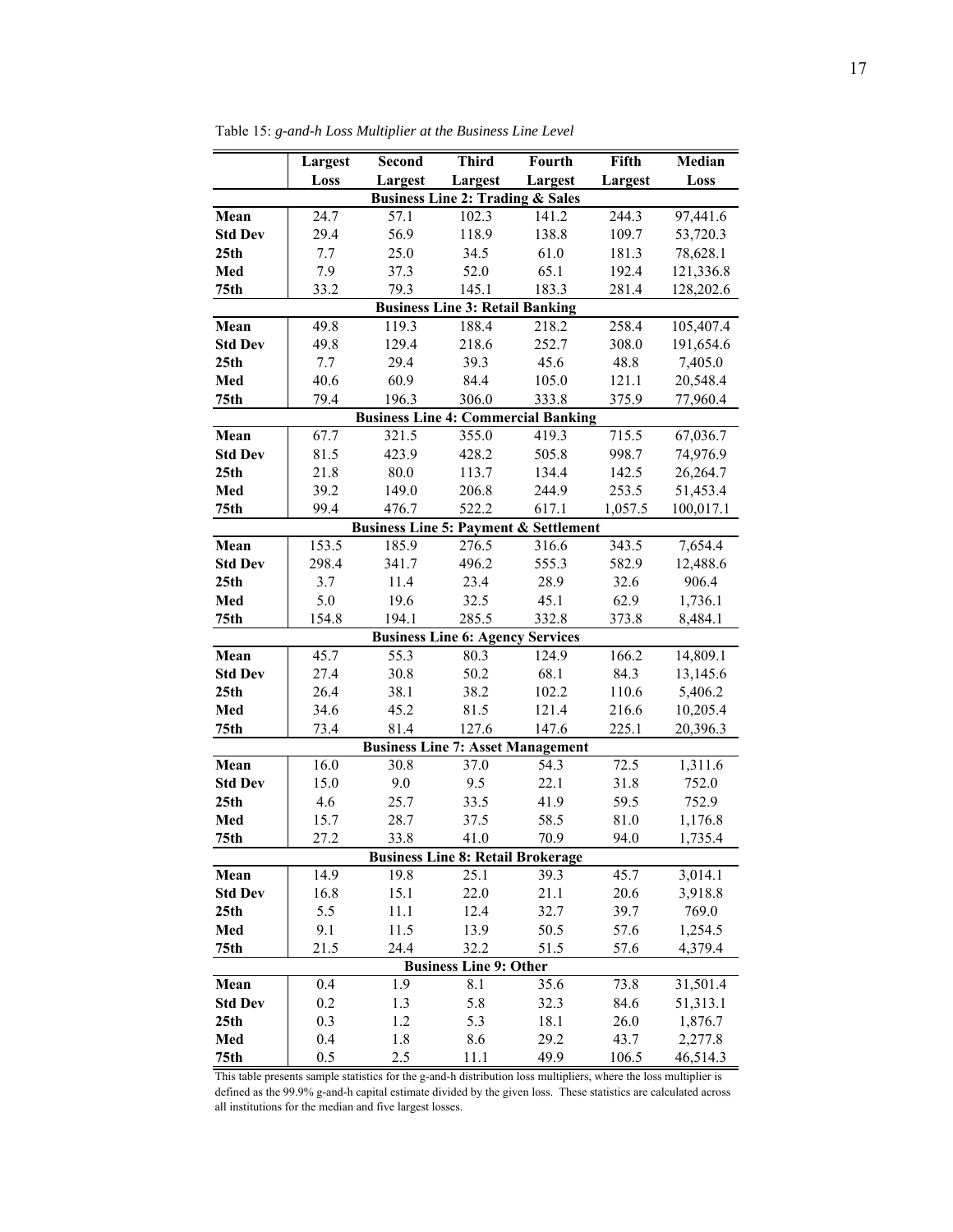|                  | Largest | <b>Second</b> | <b>Third</b>                        | Fourth                                                            | Fifth   | <b>Median</b> |
|------------------|---------|---------------|-------------------------------------|-------------------------------------------------------------------|---------|---------------|
|                  | Loss    | Largest       | Largest                             | Largest                                                           | Largest | Loss          |
|                  |         |               | <b>Event Type 2: External Fraud</b> |                                                                   |         |               |
| Mean             | 7.3     | 21.6          | 54.1                                | 71.4                                                              | 83.9    | 4,572.6       |
| <b>Std Dev</b>   | 6.9     | 14.1          | 33.9                                | 36.5                                                              | 44.7    | 3,106.3       |
| 25 <sub>th</sub> | 2.2     | 14.0          | 24.5                                | 50.4                                                              | 54.5    | 3,110.6       |
| Med              | 4.4     | 18.8          | 50.2                                | 56.5                                                              | 73.0    | 3,807.6       |
| 75 <sub>th</sub> | 13.4    | 24.4          | 78.8                                | 103.3                                                             | 119.2   | 6,552.9       |
|                  |         |               |                                     | Event Type 3: Employment Practices & Workplace Safety             |         |               |
| Mean             | 18.8    | 37.9          | 52.4                                | 87.8                                                              | 156.3   | 167,607.7     |
| <b>Std Dev</b>   | 27.0    | 51.4          | 50.9                                | 41.7                                                              | 97.2    | 182,269.3     |
| 25 <sub>th</sub> | 2.8     | 13.7          | 24.3                                | 61.4                                                              | 96.0    | 12,761.2      |
| Med              | 4.1     | 18.3          | 24.7                                | 85.5                                                              | 148.9   | 118,821.0     |
| 75th             | 18.9    | 20.3          | 67.3                                | 101.6                                                             | 153.1   | 274,325.5     |
|                  |         |               |                                     | <b>Event Type 4: Clients, Products &amp; Business Practices</b>   |         |               |
| Mean             | 10.2    | 18.1          | 35.0                                | 53.0                                                              | 126.0   | 206,165.6     |
| <b>Std Dev</b>   | 8.7     | 3.1           | 21.6                                | 26.5                                                              | 131.0   | 185,442.2     |
| 25 <sub>th</sub> | 2.8     | 17.1          | 24.1                                | 36.6                                                              | 55.7    | 89,814.2      |
| Med              | 9.6     | 19.2          | 24.5                                | 51.1                                                              | 81.1    | 196,573.3     |
| 75 <sub>th</sub> | 17.0    | 20.1          | 35.4                                | 67.4                                                              | 151.3   | 312,924.7     |
|                  |         |               |                                     | <b>Event Type 7: Execution, Delivery &amp; Process Management</b> |         |               |
| Mean             | 14.5    | 20.9          | 39.7                                | 61.7                                                              | 68.1    | 12,715.2      |
| <b>Std Dev</b>   | 7.4     | 7.7           | 21.7                                | 34.9                                                              | 39.4    | 4,889.0       |
| 25 <sub>th</sub> | 9.2     | 15.8          | 24.1                                | 31.8                                                              | 35.4    | 10,404.0      |
| Med              | 12.1    | 18.5          | 38.0                                | 74.7                                                              | 80.2    | 13,862.7      |
| 75th             | 19.0    | 28.4          | 50.6                                | 83.3                                                              | 87.5    | 15,228.2      |

Table 16: *g-and-h Loss Multiplier at the Event Type Level*

This table presents sample statistics for the g-and-h distribution loss multipliers, where the loss multiplier is defined as the 99.9% g-and-h capital estimate divided by the given loss. These statistics are calculated across all institutions for the median and five largest losses.